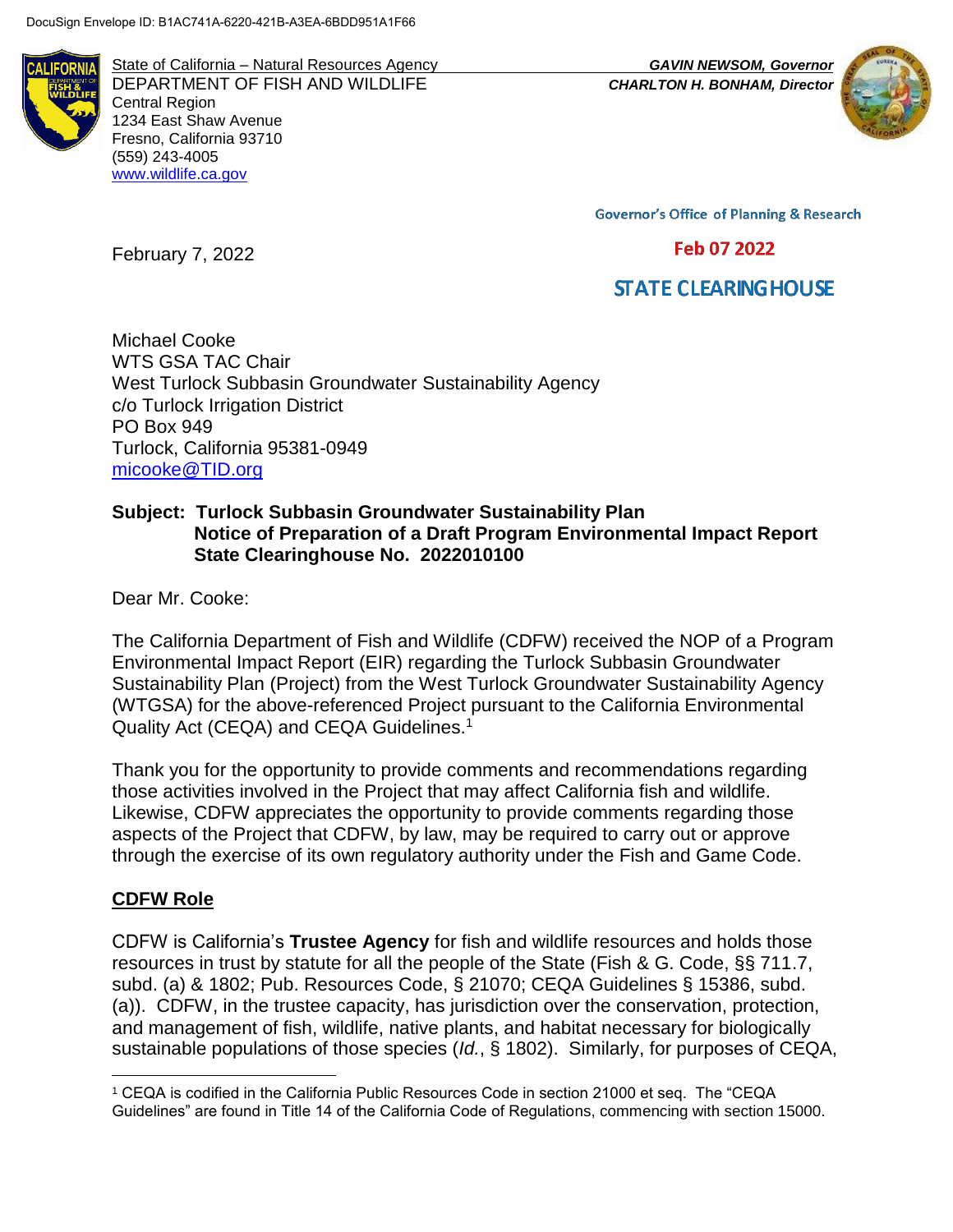CDFW is charged by law to provide, as available, biological expertise during public agency environmental review efforts, focusing specifically on projects and related activities that have the potential to adversely affect fish and wildlife resources.

CDFW is also submitting comments as a **Responsible Agency** under CEQA (Pub. Resources Code, § 21069; CEQA Guidelines, § 15381). CDFW expects that it may need to exercise regulatory authority as provided by the Fish and Game Code. As proposed, for example, the Project may be subject to CDFW's lake and streambed alteration regulatory authority (Fish & G. Code, § 1600 et seq.). Likewise, to the extent implementation of the Project as proposed may result in "take" as defined by State law of any species protected under the California Endangered Species Act (CESA) (Fish & G. Code, § 2050 et seq.), related authorization as provided by the Fish and Game Code will be required.

**Bird Protection:** CDFW has jurisdiction over actions that may result in the disturbance or destruction of active nest sites or the unauthorized take of birds. Fish and Game Code sections that protect birds, their eggs, and nests include section 3503 (regarding unlawful take, possession, or needless destruction of the nest or eggs of any bird), section 3503.5 (regarding the take, possession, or destruction of any birds-of-prey or their nests or eggs), and section 3513 (regarding unlawful take of any migratory nongame bird).

**Water Rights:** The capture of unallocated stream flows to artificially recharge groundwater aquifers is subject to appropriation and approval by the State Water Resources Control Board (SWRCB) pursuant to Water Code section 1200 et seq. CDFW, as Trustee Agency, is consulted by SWRCB during the water rights process to provide terms and conditions designed to protect fish and wildlife prior to appropriation of the State's water resources. Certain fish and wildlife are reliant upon aquatic and riparian ecosystems, which in turn are reliant upon adequate flows of water. CDFW therefore has a material interest in assuring that adequate water flows within streams for the protection, maintenance, and proper stewardship of those resources. CDFW provides, as available, biological expertise to review and comment on environmental documents and impacts arising from Project activities.

# **PROJECT DESCRIPTION SUMMARY**

West Turlock Subbasin Groundwater Sustainability Agency (WTGSA)

**Description:** The Turlock Subbasin Groundwater Sustainability Plan (GSP) was developed to achieve the sustainability goals of the Turlock Subbasin by 2042 and to avoid undesirable results over the remainder of the 50-year planning horizon. The GSP presents a variety of projects that utilize water from various sources, including but not limited to surface water, stormwater, and reclaimed water, for direct and in-lieu groundwater recharge. Projects can be generally categorized as either urban and municipal or agricultural projects, and incorporate the use of new (e.g., treatment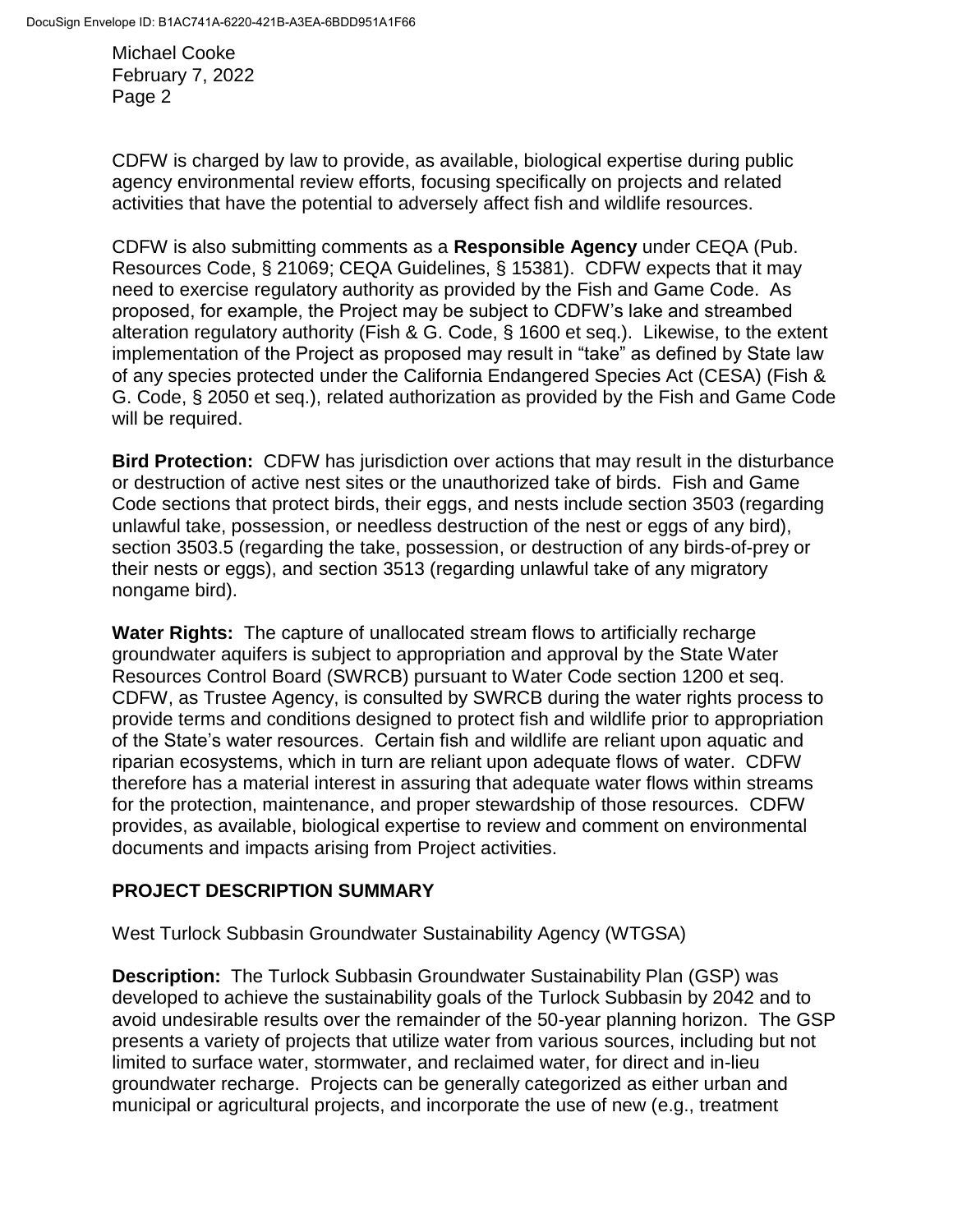facilities, pipelines) or existing (e.g., canals, pipelines, reservoirs) infrastructure to enhance water supply. The GSP also identifies management actions to be implemented in conjunction with projects, including demand reduction strategies such as voluntary conservation and/or farmland fallowing; pumping management such as a groundwater extraction reporting program and a groundwater allocation and pumping management program; and a domestic well mitigation program. The EIR would analyze resources that may be affected by implementation of the projects and management actions in the GSP.

**Location:** The Turlock Subbasin boundary covers 348,160 acres (about 544 square miles), in Stanislaus and Merced Counties. The Turlock Subbasin is bounded on the north by the Tuolumne River, on the south by the Merced River, and on the west by the San Joaquin River.

# **COMMENTS AND RECOMMENDATIONS**

### **Biological Resources**

CDFW offers the comments and recommendations below to assist the WTGSA in adequately identifying and/or mitigating the Project's significant, or potentially significant, direct and indirect impacts on fish and wildlife, i.e., biological resources. Editorial comments or other suggestions may also be included to improve the document. Based on a review of the Project description, a review of California Natural Diversity Database (CNDDB) records, a review of aerial photographs of the Project boundary and surrounding habitat, several special-status species could potentially be impacted by Project activities. Project-related construction activities within the Project boundary, including but not limited to construction and operation of water banking facilities and introduction of surface water flows for storage, could impact the specialstatus plant and wildlife species and habitats known to occur in the area.

In particular, CDFW is concerned regarding potential impacts for special status species and habitats known to occupy the Project area, including the State and federal endangered least Bell's vireo (*Vireo bellii pusillus*); the State threatened Swainson's hawk (*Buteo swainsoni*) and tricolored blackbird (*Agelaius tricolor*); the State and federal threatened California tiger salamander – central California Distinct Population Segment (DPS)(*Ambystoma californiense* pop. 1); the federal endangered vernal pool tadpole shrimp (*Lepidurus packardi*); the federal threatened vernal pool fairy shrimp (*Branchinecta lynchi*); the State and federal endangered, and Californian Rare Plant Rank (CRPR) 1B.1 hairy Orcutt grass (*Orcuttia pilosa*) and Hartweg's golden sunburst (*Pseudobahia bahifolia*); the State endangered, federal threatened, and CRPR 1B.1 Colusa grass (*Neostapfia colusana*); the federal endangered and CRPR 1B.1 Delta button-celery (*Eryngium racemosum*); the State endangered, federal threatened, and CRPR 1B.2 succulent owl's-clover (*Castilleja campestris* var. *succulenta*); the federal threatened and CRPR 1B.2 Hoover's spurge (*Euphorbia hooveri*); the CRPR 1A Hoover's cryptantha (*Cryptantha hooveri*); the CRPR 1B.2 spiny-sepaled button-celery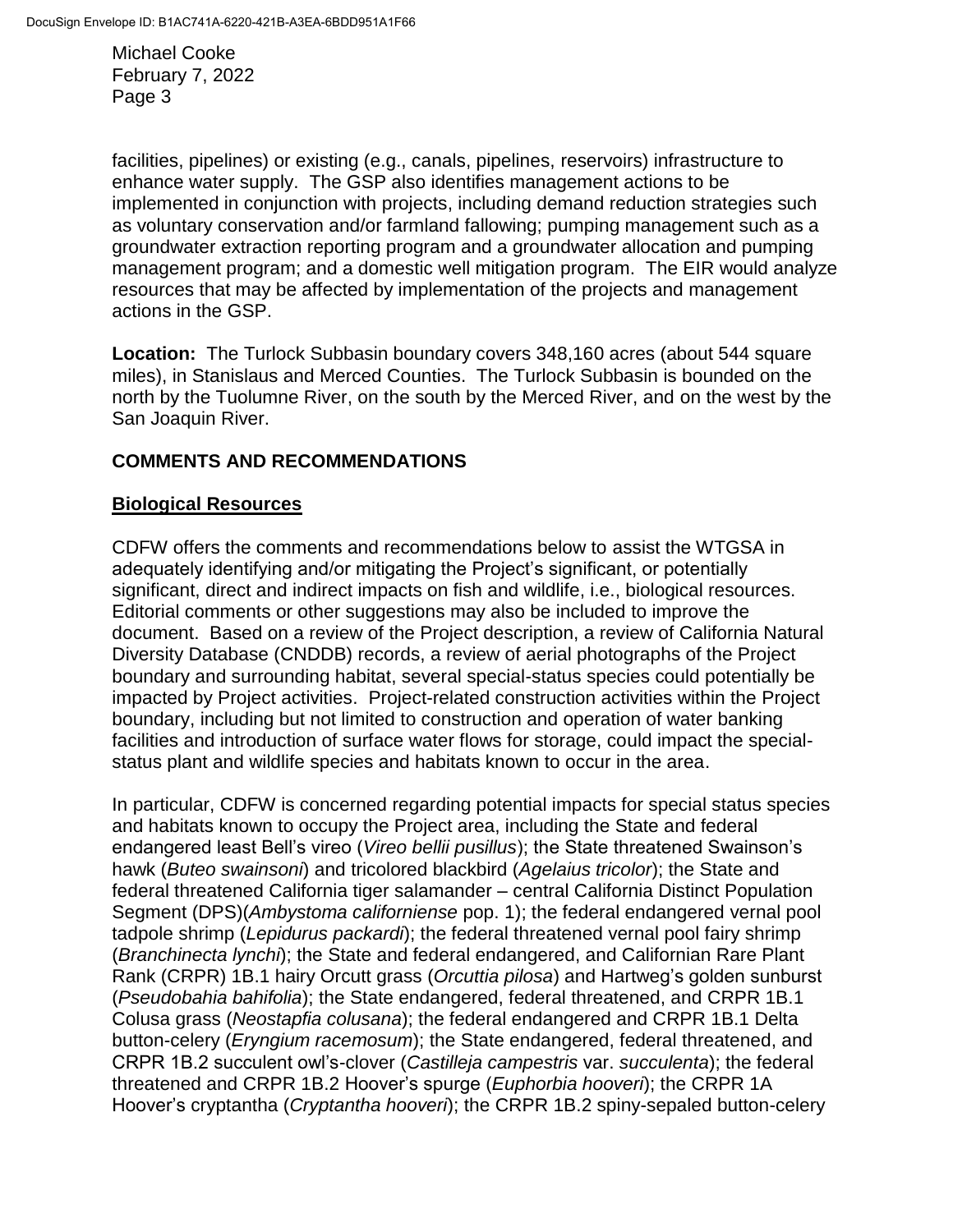(*Eryngium spinosepalum*); the CRPR 1B.3 Hoover's calycadenia (*Hoover's calycadenia*); the CRPR 2B.2 dwarf downingia (*Downingia pusilla*) and eel-grass pondweed (*Potamogeton zosteriformis*); and the State species of special concern burrowing owl (*Athene cunicularia*), American badger (*Taxidea taxus*), Merced kangaroo rat (*Dipodomys heermanni dixoni*), Townsend's big-eared bat (*Corynorhinus townsendii*), pallid bat (*Antrozous pallidus*), western mastiff bat (*Eumops perotis californicus*), western red bat (*Lasiurus blossevillii*), mountain plover (*Charadrius montanus*), western pond turtle (*Emys marmorata*), and western spadefoot (*Spea hammondii*). Suitable habitat for the rare and endemic crotch bumble bee (*Bombus crotchii*), obscure bumble bee (*Bombus caliginosus*), and Morrison bumble bee (*Bombus morrisoni*) also occurs in the Project vicinity. Other species of birds, amphibians, reptiles, mammals, fish, and plants also compose the local ecosystem within the Project boundary.

The Tuolumne, Merced, and San Joaquin Rivers support the federal threatened Central Valley steelhead DPS (*Oncorhynchus mykiss irideus* pop.11) and the State species of special concern fall-run Central Valley Chinook salmon (*Oncorhynchus tshawyscha*). The San Joaquin River supports the nonessential experimental population of spring run Central Valley Chinook salmon, for which the San Joaquin River Restoration Program goal is to restore a self-sustaining fishery. CDFW documented the presence of the experimental spring-run Chinook salmon in the Tuolumne and Merced Rivers during the 2021 escapement surveys, establishing the San Joaquin River as a migratory corridor for spring/fall Chinook and steelhead and likely providing rearing habitat. Other special status fish species known to occur within one or more of the three river systems include the State species of special concern hardhead (*Mylopharodon conocephalus*), Kern brook lamprey (*Lampetra hubbsi*), white sturgeon (*Acipenser transmontanus*), and Pacific lamprey (*Entosphenus tridentatus*). Surface and ground water dependent ecosystems, including northern hardpan vernal pool, swale, riparian, wetland, and oak woodland habitats, are present within the three watersheds and other areas within the Project boundary.

Please note that the CNDDB is populated by and records voluntary submissions of species detections. As a result, species may be present in locations not depicted in the CNDDB but where there is suitable habitat and features capable of supporting species. A lack of an occurrence record in the CNDDB does not mean a species is not present. In order to adequately assess any potential Project-related impacts to biological resources, surveys conducted by a qualified wildlife biologist/botanist during the appropriate survey period(s) and using the appropriate protocol survey methodology are warranted in order to determine whether or not any special status species are present at or near the Project area.

### **I. Mitigation Measure or Alternative and Related Impact Shortcoming**

**Would the Project have a substantial adverse effect, either directly or through habitat modifications, on any species identified as a candidate, sensitive, or**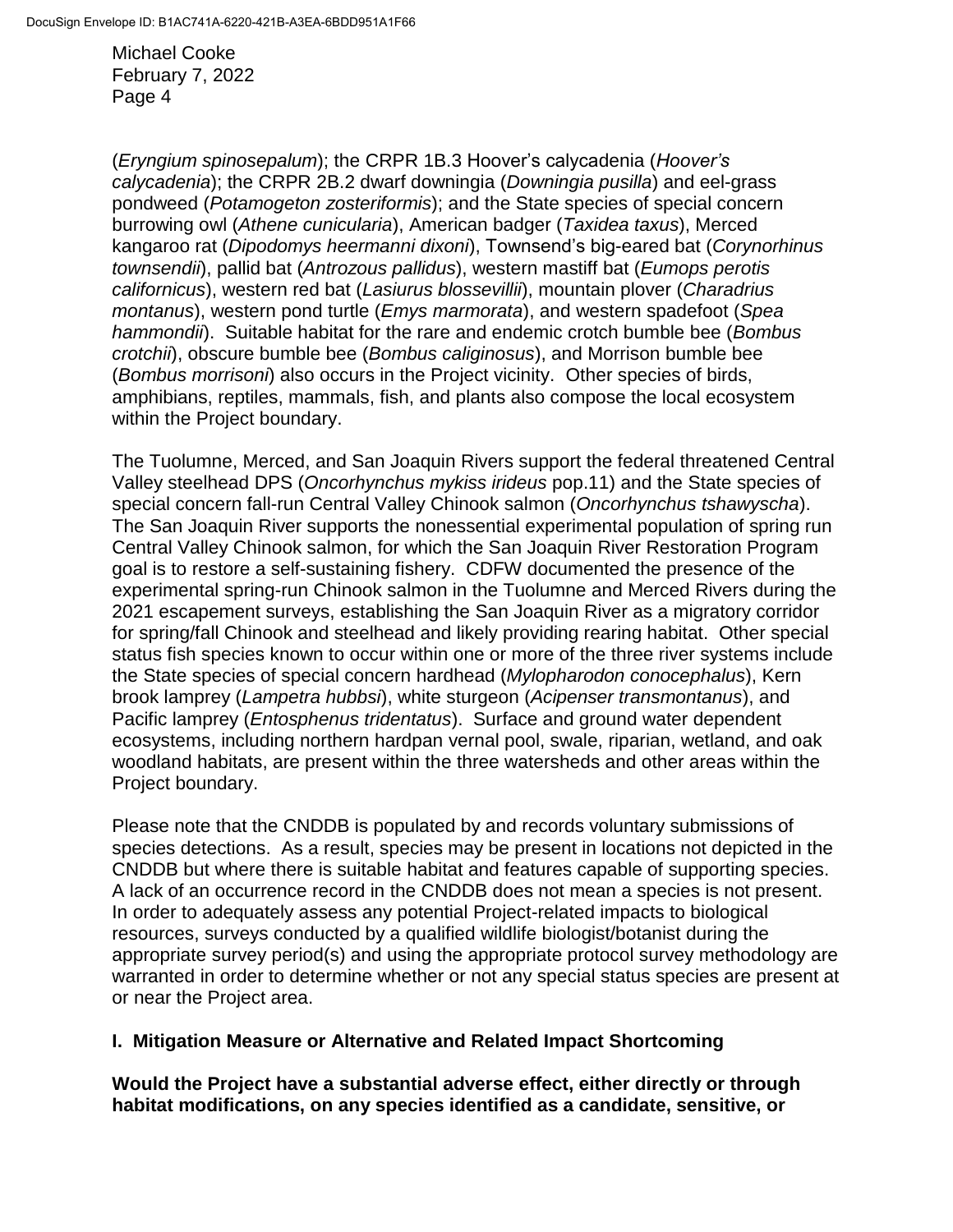# **special-status species in local or regional plans, policies, or regulations, or by CDFW or United States Fish and Wildlife Service (USFWS)?**

# **COMMENT 1: Least Bell's Vireo (LBV)**

**Issues and Impacts:** LBV occurrences have been documented within the Project area, including the vicinity of the San Joaquin, Merced, and Tuolumne Rivers, and suitable riparian habitat for nesting occurs in the Project vicinity (CDFW 2022). Suitable LBV habitat includes rivers and streams with dense riparian vegetation. Review of aerial imagery indicates that suitable habitat for LBV occurs within the Project area.

LBV were abundant and widespread in the United States until the 1950s (Grinnell and Miller 1944). By the 1960s, they were considered scarce (Monson 1960), and by 1980, there were fewer than 50 pairs remaining (Edwards 1980), although this number had increased to 2,500 by 2004 (Kus and Whitfield 2005). Breeding habitat loss resulting from urban development, water diversion, and spread of agricultural is the primary threat to LBV. The primary cause of decline for this species has been the loss and alteration of riparian woodland habitats (USFWS 2006). Fragmentation of their preferred habitat has also increased their exposure to brown-headed cowbird (*Molothrus ater*) parasitism (Kus and Whitefield 2005). Current threats to their preferred habitat include colonization by non-native plants and altered hydrology (diversion, channelization, etc.) (USFWS 2006). Suitable nesting habitat is present within or adjacent to the Project site. Without appropriate avoidance and minimization measures, potential significant impacts associated with subsequent activities may include nest abandonment, reduced reproductive success, and reduced health and vigor of eggs and/or young.

### **Recommended Mitigation Measure 1: LBV Habitat Assessment**

CDFW recommends that a qualified biologist conduct a habitat assessment in advance of Project implementation, to determine if the Project site or its immediate vicinity contains suitable habitat for LBV. Although LBV inhabit riparian woodlands, the species has also been found to benefit from non-riparian systems including brushy fields, second-growth forest or woodland, scrub oak, coastal chaparral, and mesquite brushlands (Kus and Miner 1989, Poulin et al. 2011).

### **Recommended Mitigation Measure 2: Focused LBV Surveys**

To reduce potential Project-related impacts to LBV, CDFW recommends that a qualified wildlife biologist conduct surveys following the survey methodology developed by USFWS (2001) prior to Project initiation, within the Project area and a 500-foot buffer around the Project area. In addition, if Project activities will take place during the typical breeding season (February 1 through September 15), CDFW recommends that additional preconstruction surveys for active nests be conducted by a qualified biologist no more than 10 days prior to the start of Project activities such as construction or habitat removal.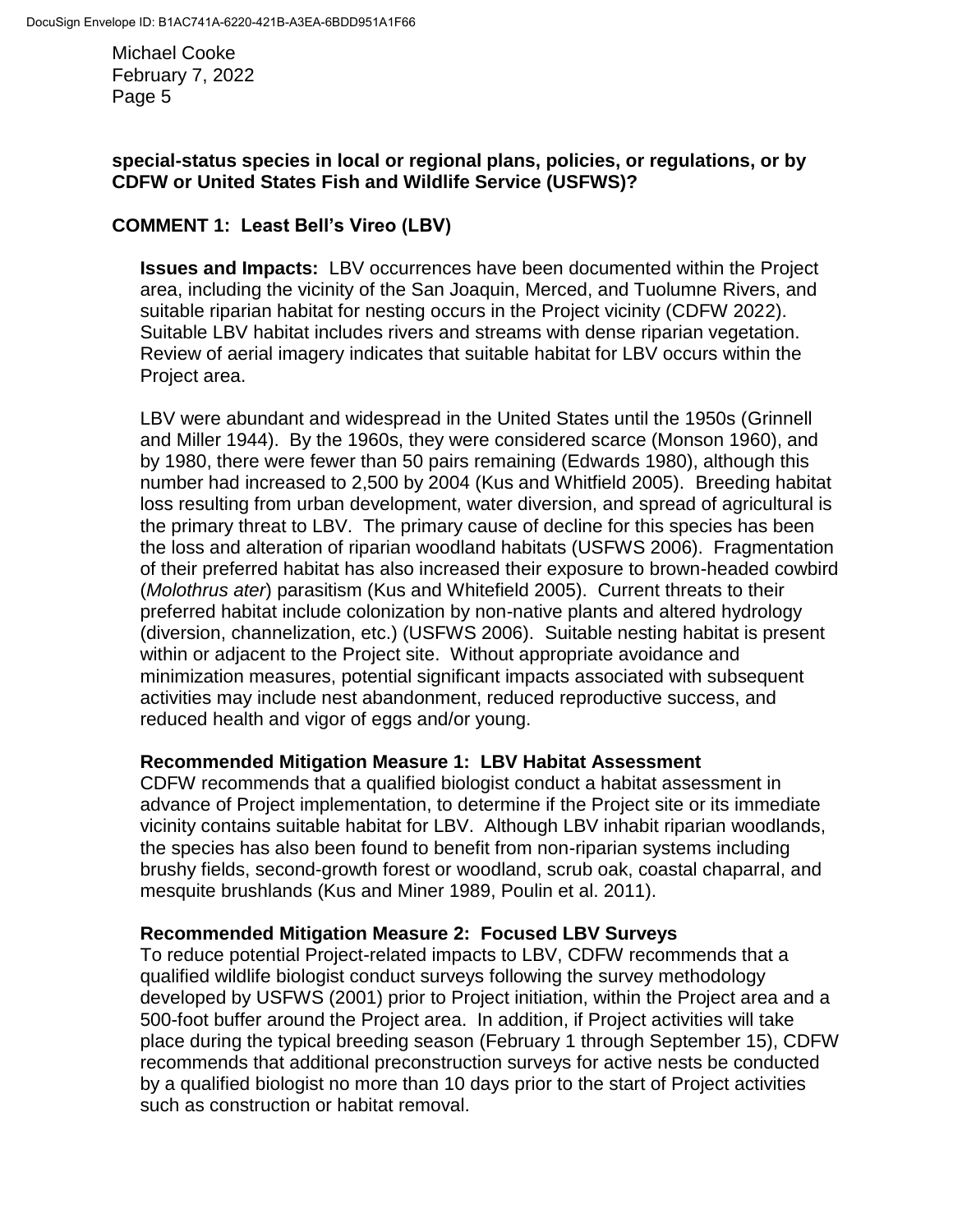### **Recommended Mitigation Measure 3: LBV Buffers**

If an LBV nest is found during protocol or preconstruction surveys, CDFW recommends implementing a maintaining a minimum 500-foot no-disturbance buffer until the breeding season has ended or until a qualified biologist has determined that the birds have fledged and are no longer reliant upon the nest site or parental care.

### **Recommended Mitigation Measure 4: LBV Nest Avoidance and Habitat Mitigation**

In addition to avoiding nests, CDFW recommends that impacts to known nest trees be avoided at all times of year. Regardless of nesting status, if potential or known LBV nesting habitat is removed, CDFW recommends that it be replaced with appropriate native tree species, planted at a ratio of 3:1 (replaced to removed), in an area that will be protected in perpetuity, to offset impacts of the loss of potential nesting habitat.

### **Recommended Mitigation Measure 5: LBV Take Authorization**

If a 500-foot no-disturbance nest buffer is not feasible, consultation with CDFW is warranted and acquisition of an Incidental Take Permit (ITP) for LBV may be necessary prior to project implementation, to avoid unauthorized take, pursuant to Fish and Game Code section 2081, subdivision (b).

### **COMMENT 2: Swainson's Hawk (SWHA)**

**Issues and Impacts:** The Project area is within the historic range of SWHA, and SWHA have been documented in areas of suitable habitat within the Project vicinity (CDFW 2022). Undeveloped and agricultural land in the surrounding area provide suitable foraging habitat for SWHA. Any trees in or near the Project area may also provide suitable nesting habitat.

SWHA exhibit high nest-site fidelity year after year and lack of suitable nesting habitat limits their local distribution and abundance (CDFW 2016). Approval of the Project may lead to subsequent ground-disturbing activities that involve noise, groundwork, construction of structures, and movement of workers that could affect nests and has the potential to result in nest abandonment and loss of foraging habitat, significantly impacting local nesting SWHA. In addition, conversion of undeveloped and agricultural land can directly influence distribution and abundance of SWHA, due to the reduction in foraging habitat. Groundwater pumping, surface water diversion, and habitat conversion may result in loss of riparian habitat and subsequent loss of nesting habitat. Without appropriate avoidance and minimization measures for SWHA, potential significant impacts that may result from Project activities include nest abandonment, loss of nest trees, loss of foraging habitat that would reduce nesting success (loss or reduced health or vigor of eggs or young), and direct mortality. All trees, including non-native or ornamental varieties, near the Project site may provide nesting sites.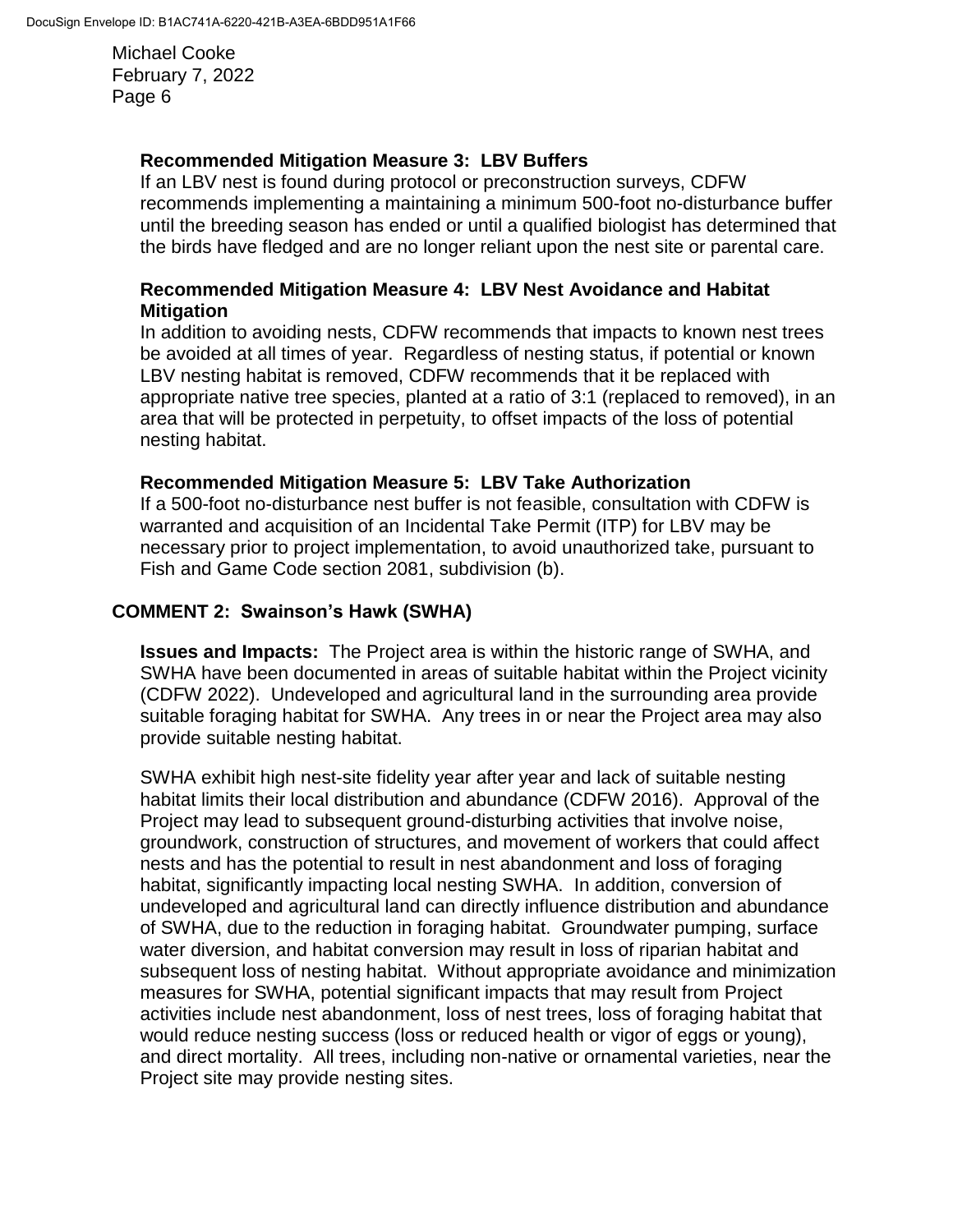### **Recommended Mitigation Measure 6: Focused SWHA Surveys**

CDFW recommends that a qualified wildlife biologist conduct surveys for nesting SWHA following the entire survey methodology developed by the SWHA Technical Advisory Committee (SWHA TAC 2000) prior to Project implementation.

### **Recommended Mitigation Measure 7: SWHA Avoidance**

CDFW recommends that if Project-specific activities will take place during the SWHA nesting season (i.e., March 1 through September 15), and active SWHA nests are present, a minimum ½-mile no-disturbance buffer be delineated and maintained around each nest, regardless of when or how it was detected, until the breeding season has ended or until a qualified biologist has determined that the birds have fledged and are no longer reliant upon the nest or parental care for survival.

### **Recommended Mitigation Measure 8: SWHA Take Authorization**

CDFW recommends that in the event an active SWHA nest is detected, and a  $\frac{1}{2}$ -mile no-disturbance buffer is not feasible, consultation with CDFW is warranted to discuss how to implement the Project and avoid take. If take cannot be avoided, take authorization through the acquisition of an ITP, pursuant to Fish and Game Code section 2081, subdivision (b) is necessary to comply with CESA.

### **Recommended Mitigation Measure 9: Loss of SWHA Foraging Habitat**

CDFW recommends compensation for the loss of SWHA foraging habitat as described in CDFW's "Staff Report Regarding Mitigation for Impacts to Swainson's Hawks" (CDFG 1994) to reduce impacts to foraging habitat to less than significant. The Staff Report recommends that mitigation for habitat loss occur within a minimum distance of 10 miles from known nest sites. CDFW has the following recommendations based on the Staff Report: for projects within one mile of an active nest tree, a minimum of one acre of habitat management (HM) land for each acre of development is advised; for projects within five miles of an active nest but greater than one mile, a minimum of ¾ acre of HM land for each acre of development is advised; and for projects within 10 miles of an active nest tree but greater than five miles form an active nest tree, a minimum of ½ acre of HM land for each acre of development is advised.

### **Recommended Mitigation Measure 10: SWHA Tree Removal**

CDFW recommends that the removal of known SWHA nest trees, even outside of the nesting season, be replaced with an appropriate native tree species planting at a ratio of 3:1 at or near the Project area or in another area that will be protected in perpetuity, to offset the local and temporal impacts of nesting habitat loss.

# **COMMENT 3: Tricolored Blackbird (TRBL)**

**Issues and Impacts:** TRBL are known to occur in the Project area (CDFW 2022, UC Davis 2021). Review of aerial imagery indicates that the Project area includes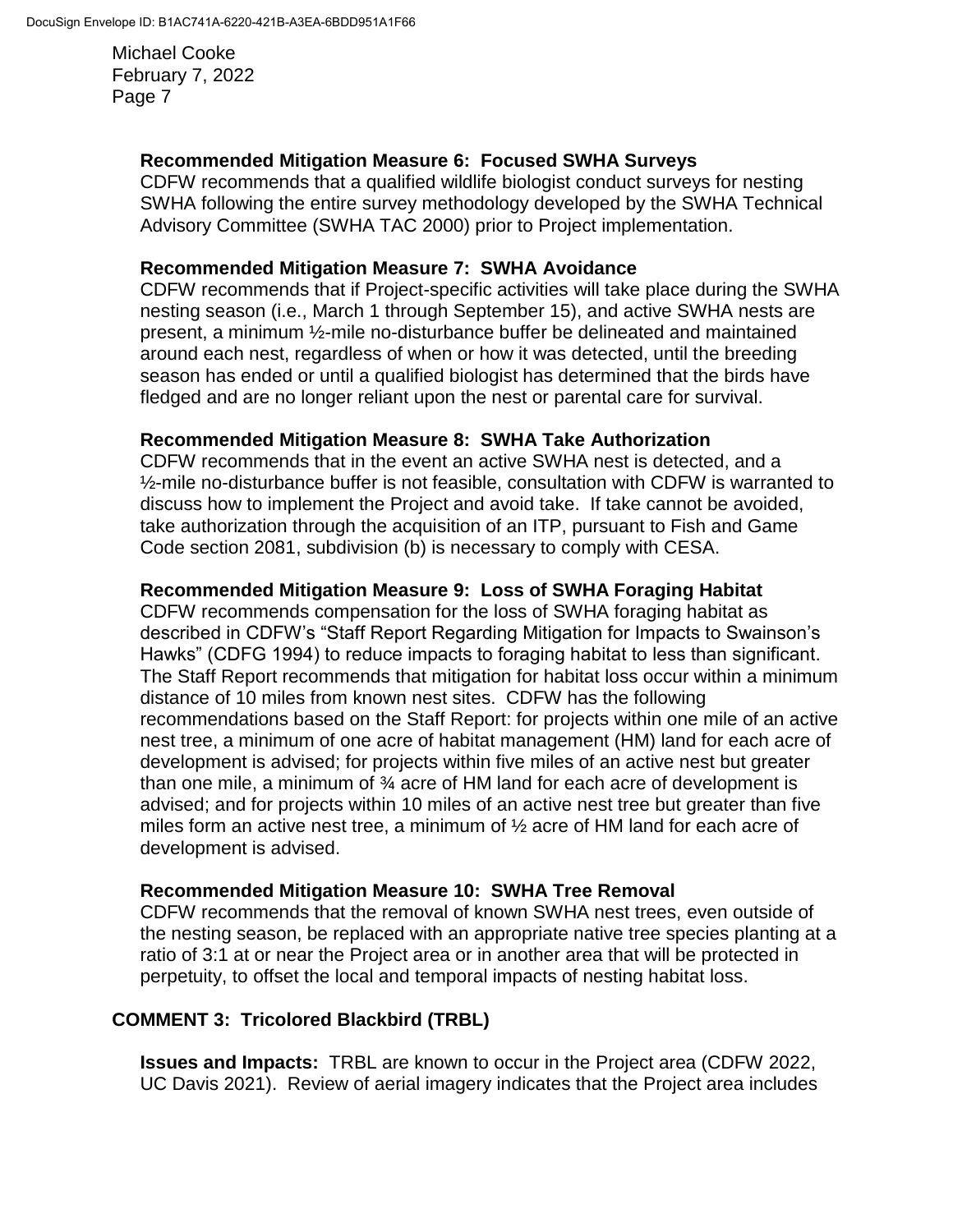> suitable habitat types including wetlands, ponds, and flood-irrigated agricultural land, which is an increasingly important nesting habitat type for TRBL (Meese et al. 2017).

> Potential nesting habitat for TRBL is present within the Project vicinity. TRBL aggregate and nest colonially, forming colonies of up to 100,000 nests (Meese et al. 2014), and approximately 86% of the global population is found in the San Joaquin Valley (Kelsey 2008, Weintraub et al. 2016). In addition, TRBL have been forming larger colonies that contain progressively larger proportions of the species' total population (Kelsey 2008). In 2008, 55% of the species' global population nested in only two colonies in silage fields (Kelsey 2008). Nesting can occur synchronously, with all eggs laid within one week (Orians 1961). For these reasons, disturbance to nesting colonies can cause entire nest colony site abandonment and loss of all unfledged nests, significantly impacting TRBL populations (Meese et al. 2014). Without appropriate avoidance and minimization measures for TRBL, potential significant impacts associated with subsequent development include nesting habitat loss, nest and/or colony abandonment, reduced reproductive success, and reduced health and vigor of eggs and/or young.

#### **Recommended Mitigation Measure 11: TRBL Surveys**

CDFW recommends that the Project activities be timed to avoid the typical birdbreeding season of February 1 through September 15. If Project activity that could disrupt nesting must take place during that time, CDFW recommends that a qualified biologist conduct surveys for nesting TRBL no more than 10 days prior to the start of implementation to evaluate presence or absence of TRBL nesting colonies in proximity to Project activities and to evaluate potential Project-related impacts.

### **Recommended Mitigation Measure 12: TRBL Colony Avoidance**

If an active TRBL nesting colony is found during surveys, CDFW recommends implementation of a minimum 300-foot no-disturbance buffer, in accordance with CDFW's (2015a) "Staff Guidance Regarding Avoidance of Impacts to Tricolored Blackbird Breeding Colonies on Agricultural Fields in 2015", until the breeding season has ended or until a qualified biologist has determined that nesting has ceased and the young have fledged and are no longer reliant upon the colony or parental care for survival. TRBL colonies can expand over time and for this reason, CDFW recommends that an active colony be reassessed to determine its extent within 10 days prior to Project initiation.

### **Recommended Mitigation Measure 13: TRBL Take Authorization**

In the event that a TRBL nesting colony is detected during surveys, consultation with CDFW is warranted to discuss whether the Project can avoid take and, if take avoidance is not feasible, to acquire an ITP pursuant to Fish and Game Code section 2081, subdivision (b), prior to any Project activities.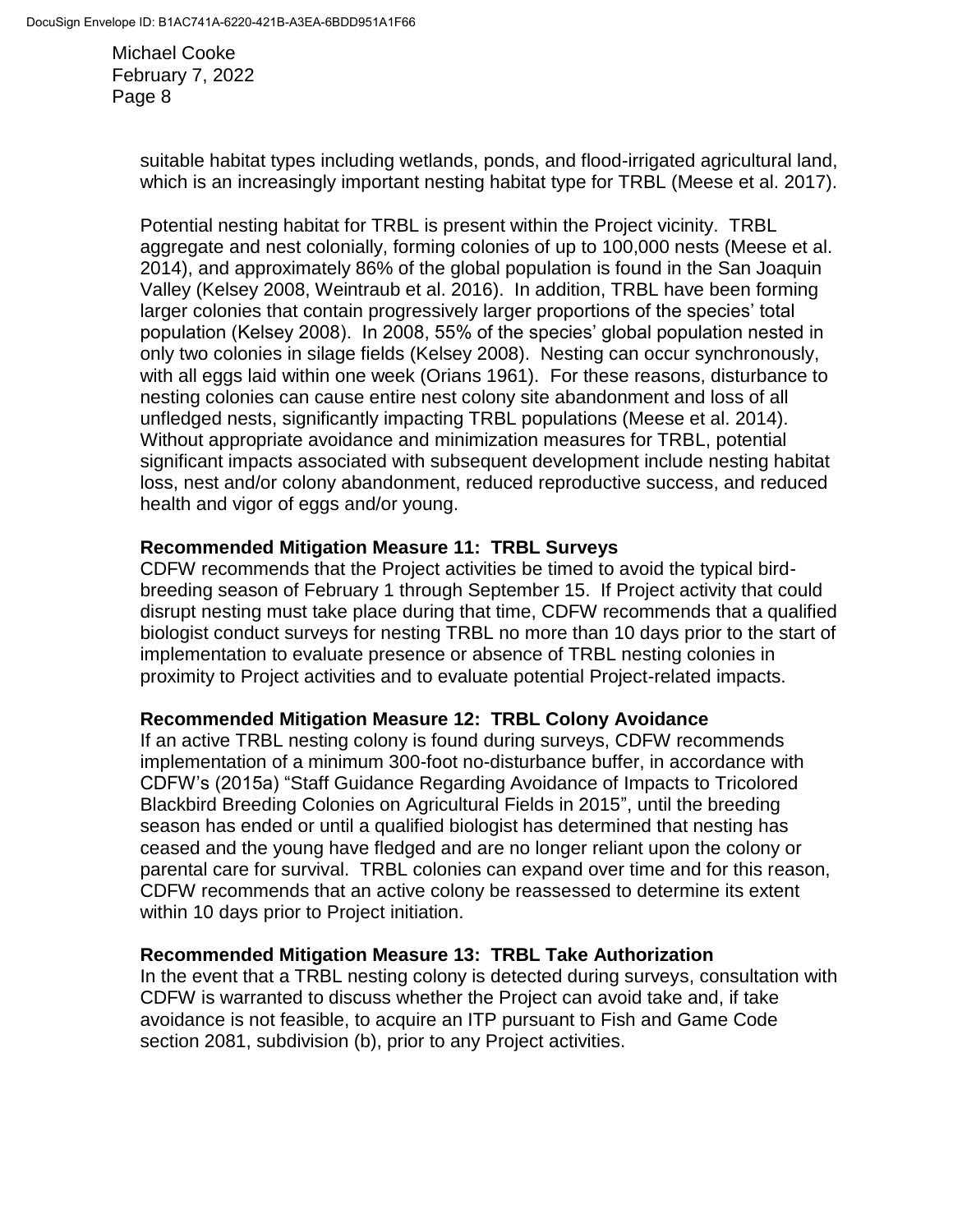# **COMMENT 4: California Tiger Salamander (CTS)**

**Issues and Impacts**: CTS are known to occur in the Project area and its vicinity (CDFW 2022). Review of aerial imagery indicates the presence of several wetland features in the Project's vicinity that have the potential to support breeding CTS. In addition, the Project area or its immediate surroundings may support small mammal burrows, a requisite upland habitat feature for CTS.

Up to 75% of historic CTS habitat has been lost to development (Shaffer et al. 2013). Loss, degradation, and fragmentation of habitat are among the primary threats to CTS (CDFW 2015b, USFWS 2017). The Project area is within the range of CTS and is both composed of and bordered by suitable upland habitat that could be occupied or colonized by CTS. Without appropriate avoidance and minimization measures for CTS, potential significant impacts associated with any construction or ground disturbing activity include burrow collapse; inadvertent entrapment; reduced reproductive success; reduction in health and vigor of eggs, larvae and/or young; and direct mortality of individuals. In addition, depending on the design of any activity, the Project has the potential to result in creation of barriers to dispersal.

#### **Recommended Mitigation Measure 14: CTS Habitat Assessment**

CDFW recommends that a qualified biologist conduct a habitat assessment well in advance of Project implementation, to determine if the Project area or its vicinity contains suitable habitat (upland or breeding) for CTS.

### **Recommended Mitigation Measure 15: Focused CTS Surveys**

If the Project area does contain suitable habitat for CTS, CDFW recommends that a qualified biologist evaluate potential Project-related impacts to CTS prior to ground-disturbing activities using the USFWS (2003) "Interim Guidance on Site Assessment and Field Surveys for Determining Presence or a Negative Finding of the California Tiger Salamander". CDFW advises that the survey include a 100-foot buffer around the Project area in all areas of wetland and upland habitat that could support CTS.

### **Recommended Mitigation Measure 16: CTS Avoidance**

CDFW advises that avoidance for CTS include a minimum 50-foot no disturbance buffer delineated around all small mammal burrows and a minimum 250-foot no disturbance buffer around potential breeding pools within and/or adjacent to the Project area. CDFW also recommends avoiding any impacts that could alter the hydrology or result in sedimentation of breeding pools. If avoidance is not feasible, consultation with CDFW is warranted to determine if the Project can avoid take.

### **Recommended Mitigation Measure 17: CTS Take Authorization**

If through surveys it is determined that CTS occupy the Project area and if take cannot be avoided, take authorization may be warranted prior to initiating Project activities by acquiring an ITP pursuant to Fish and Game Code section 2081,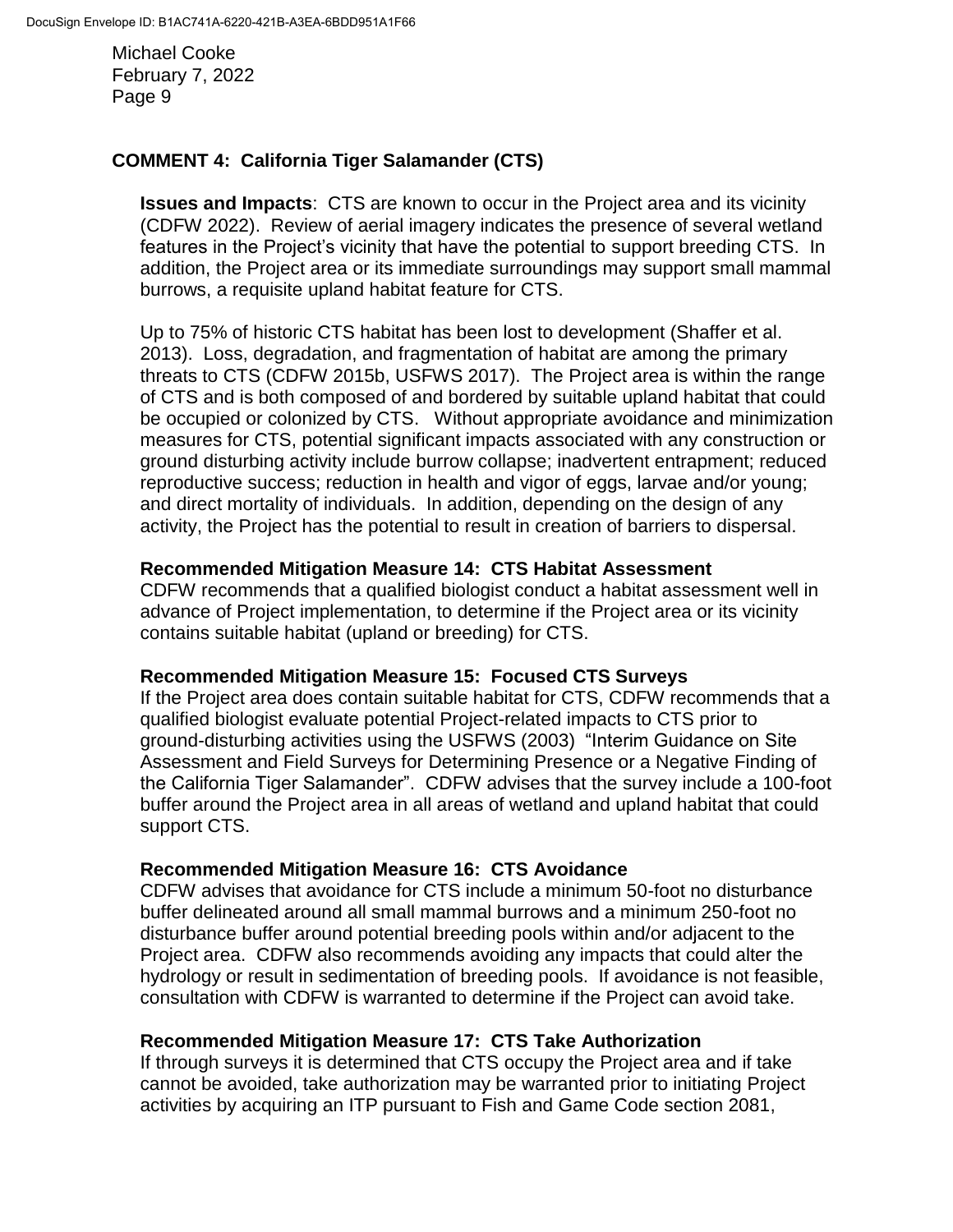> subdivision (b), before Project ground or vegetation disturbing activities occur. Alternatively, in the absence of protocol surveys, the applicant can assume presence of CTS within the Project area and obtain an ITP.

### **COMMENT 5: Special-Status Plants**

**Issues and Impacts:** State- and federal listed, and other special-status plant species meeting the definition of rare or endangered under CEQA section 15380, are known to occur throughout the Project boundary and surrounding area, including the species listed above, and potentially other special-status plant species.

Many of the special-status plant species listed above are threatened by grazing and agricultural, urban, and energy development. Many historical occurrences of these species are presumed extirpated (CNPS 2021). Though new populations have recently been discovered, impacts to existing populations have the potential to significantly impact populations of plant species. Without appropriate avoidance and minimization measures for special-status plants, potential significant impacts associated with subsequent Project-specific activities include loss of habitat, loss or reduction of productivity, and direct mortality.

### **Recommended Mitigation Measure 18: Special-Status Plant Surveys**

CDFW recommends that individual Project sites be surveyed for special-status plants by a qualified botanist following the "Protocols for Surveying and Evaluating Impacts to Special Status Native Plant Populations and Natural Communities" (CDFG 2018). This protocol, which is intended to maximize detectability, includes the identification of reference populations to facilitate the likelihood of field investigations occurring during the appropriate floristic period.

### **Recommended Mitigation Measure 19: Special-Status Plant Avoidance**

CDFW recommends that special-status plant species be avoided whenever possible by delineating and observing a no-disturbance buffer of at least 50 feet from the outer edge of the plant population(s) or specific habitat type(s) required by special-status plant species. If buffers cannot be maintained, then consultation with CDFW may be warranted to determine appropriate minimization and mitigation measures for impacts to special-status plant species.

### **Recommended Mitigation Measure 20: Listed Plant Species Take Authorization**

If a State-listed plant species is identified during botanical surveys, consultation with CDFW is warranted to determine if the Project can avoid take. If take cannot be avoided, take authorization is warranted. Take authorization would occur through issuance of an ITP, pursuant to Fish and Game Code section 2081, subdivision (b).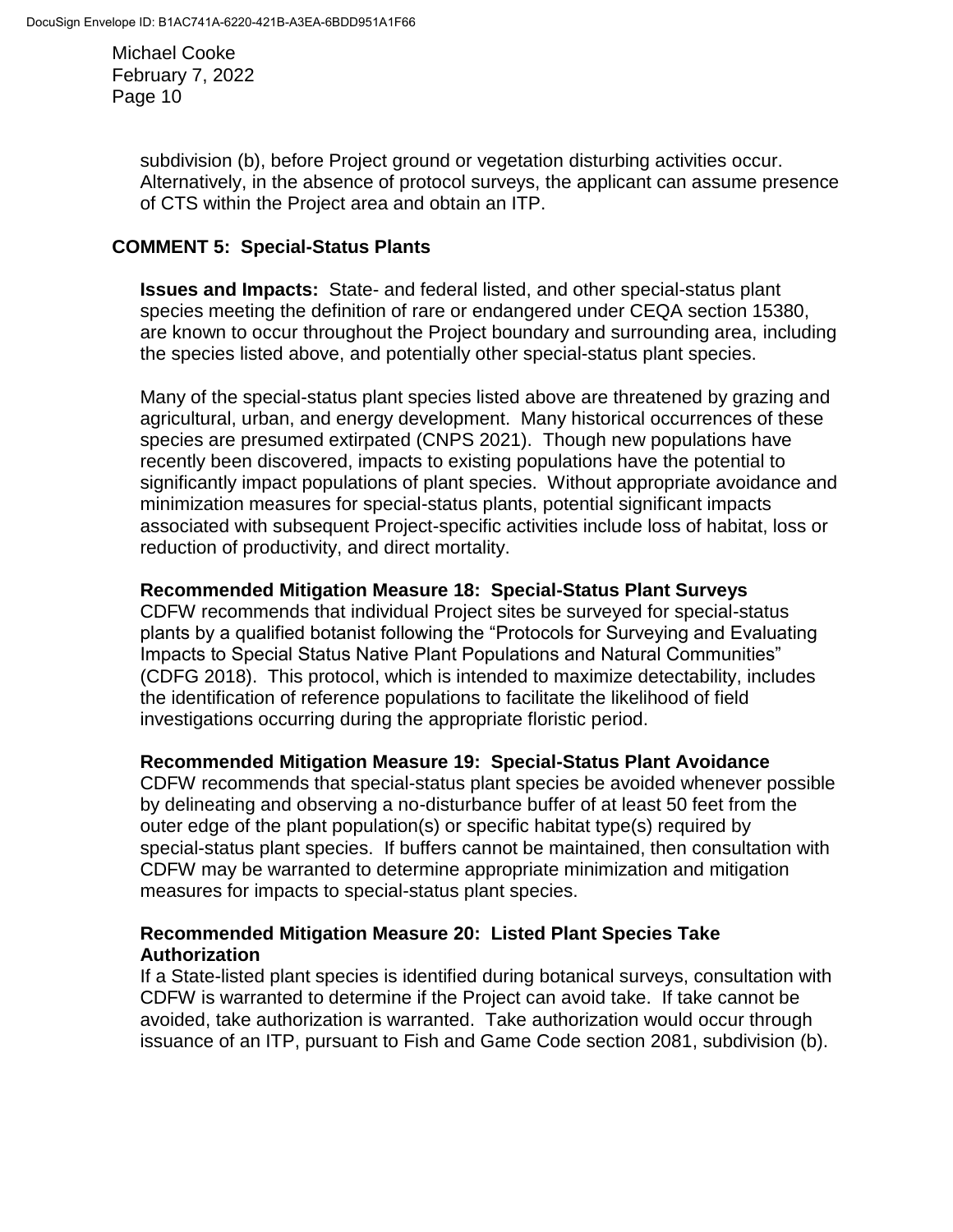# **COMMENT 6: Burrowing Owl (BUOW)**

**Issues and Impacts:** BUOW inhabit open grassland containing small mammal burrows, a requisite habitat feature used for nesting and cover. BUOW may also occur in some agricultural areas, ruderal grassy fields, vacant lots, and pastures if the vegetation structure is suitable and there are useable burrows and foraging habitat in the area (Gervais et al. 2008). BUOW occurrences have been documented in the Project vicinity, and habitat both within and bordering the Project site supports suitable habitat for BUOW (CDFW 2022).

BUOW rely on burrow habitat year-round for their survival and reproduction. The Project and surrounding area contain remnant undeveloped land but is otherwise intensively managed for agriculture; therefore, subsequent ground-disturbing activities associated with subsequent constructions have the potential to significantly impact local BUOW populations. In addition, and as described in CDFW's "Staff Report on Burrowing Owl Mitigation" (CDFG 2012), excluding and/or evicting BUOW from their burrows is considered a potentially significant impact under CEQA. Potentially significant impacts to nesting and non-nesting BUOW can also occur as a result of ground-impacting activity, such as grading and flooding within active and fallow agricultural areas, and as a result of noise, vibration, and other disturbance caused by equipment and crews. Potential impacts associated with Project activities and land conversion include habitat loss, burrow collapse, inadvertent entrapment, nest abandonment, reduced reproductive success, reduction in health and vigor of eggs and/or young, and direct mortality of individuals.

### **Recommended Mitigation Measure 21: BUOW Habitat Assessment**

CDFW recommends that a qualified biologist conduct a habitat assessment in advance of implementation of Project activities, to determine if the Project area or its vicinity contains suitable habitat for BUOW.

### **Recommended Mitigation Measure 22: BUOW Surveys**

Where suitable habitat is present on or in the vicinity of the Project area, CDFW recommends assessing presence or absence of BUOW by having a qualified biologist conduct surveys following the California Burrowing Owl Consortium (1993) "Burrowing Owl Survey Protocol and Mitigation Guideline*s"* and the CDFG (2012) "Staff Report on Burrowing Owl Mitigation*"*. Specifically, these documents suggest three or more surveillance surveys conducted during daylight, with each visit occurring at least three weeks apart during the peak breeding season of April 15 to July 15, when BUOW are most detectable. In addition, CDFW advises that surveys include a minimum 500-foot survey radius around the Project area.

### **Recommended Mitigation Measure 23: BUOW Avoidance**

CDFW recommends that no-disturbance buffers, as outlined by CDFG (2012), be implemented prior to and during any ground-disturbing activities, and specifically that impacts to occupied burrows be avoided in accordance with the following table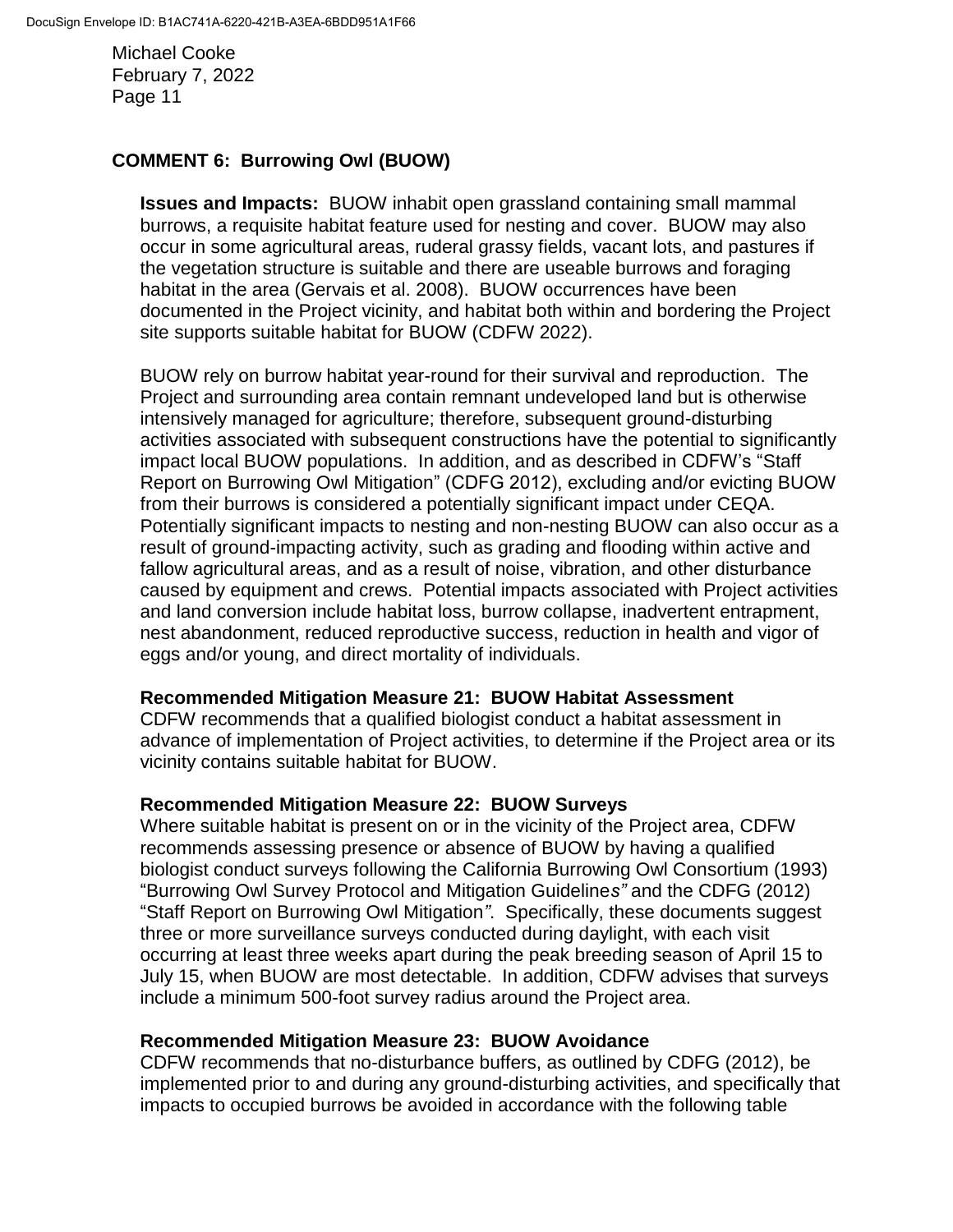> unless a qualified biologist approved by CDFW verifies through non-invasive methods that either: 1) the birds have not begun egg laying and incubation; or 2) that juveniles from the occupied burrows are foraging independently and are capable of independent survival.

| Location      | Time of Year   | Level of Disturbance |                 |       |
|---------------|----------------|----------------------|-----------------|-------|
|               |                | Low                  | Med             | High  |
| Nesting sites | April 1-Aug 15 | $200 \; \text{m}^*$  | 500 m           | 500 m |
| Nesting sites | Aug 16-Oct 15  | 200 m                | 200 m           | 500 m |
| Nesting sites | Oct 16-Mar 31  | 50 m                 | $100 \text{ m}$ | 500 m |

 $*$  meters  $(m)$ 

### **Recommended Mitigation Measure 24: BUOW Eviction and Mitigation**

If BUOW are found within these recommended buffers and avoidance is not possible, it is important to note that according to CDFG (2012), evicting birds from burrows is not a take avoidance, minimization, or mitigation method and is instead considered a potentially significant impact under CEQA. If it is necessary for Project implementation, CDFW recommends that burrow exclusion be conducted by qualified biologists and only during the non-breeding season, before breeding behavior is exhibited and after the burrow is confirmed empty through non-invasive methods, such as surveillance. CDFW then recommends mitigation in the form of replacement of occupied burrows with artificial burrows at a minimum ratio of one burrow collapsed to one artificial burrow constructed (1:1) to mitigate for evicting BUOW and the loss of burrows. BUOW may attempt to colonize or re-colonize an area that will be impacted; thus, CDFW recommends ongoing surveillance at a rate that is sufficient to detect BUOW if they return.

### **COMMENT 7: Special-Status Bat Species**

**Issues and Impacts**: Townsend's big-eared bat have been documented to occur in the vicinity of the Project area (CDFW 2022). In addition, habitat features are present that have the potential to support pallid bat, western mastiff bat, and western red bat.

Western mastiff bat, pallid bat, and Townsend's big-eared bat are known to roost in buildings, caves, tunnels, cliffs, crevices, and trees. (Lewis 1994 and Gruver 2006). Western red bat is highly associated with riparian habitat (Peirson et al. 2006). Project activities have the potential to affect habitat upon which special-status bat species depend for successful breeding and have the potential to impact individuals and local populations. Without appropriate avoidance and minimization measures for special-status bat species, potential significant impacts resulting from groundand vegetation-disturbing activities associated with Project activities include habitat loss, inadvertent entrapment, roost abandonment, reduced reproductive success, reduction in health and vigor of young, and direct mortality of individuals.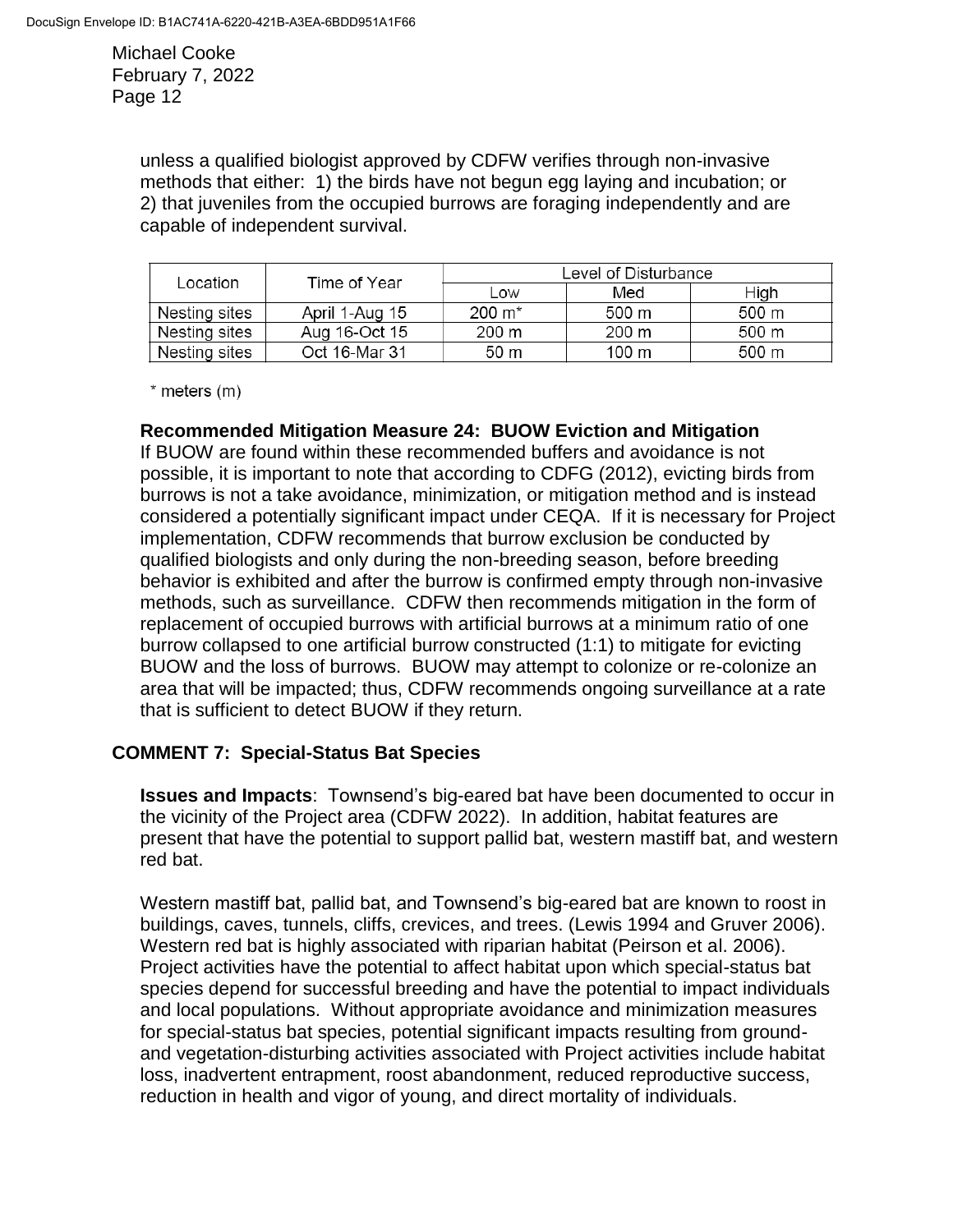### **Recommended Mitigation Measure 25: Bat Roost Habitat Assessment**

CDFW recommends that a qualified biologist conduct a habitat assessment well in advance of Project implementation to determine if the Project area or its immediate vicinity contains suitable roosting habitat for special-status bat species.

### **Recommended Mitigation Measure 26: Bat Surveys**

If suitable habitat is present, CDFW recommends assessing presence/absence of special-status bat roosts by conducting surveys during the appropriate seasonal period of bat activity. CDFW recommends methods such as through evening emergence surveys or bat detectors to determine whether bats are present.

### **Recommended Mitigation Measure 27: Bat Roost Disturbance Minimization and Avoidance**

If bats are present, CDFW recommends that a 100-foot no-disturbance buffer be placed around the roost and that a qualified biologist who is experienced with bats monitor the roost for signs of disturbance to bats from Project activity. If a bat roost is identified and work is planned to occur during the breeding season, CDFW recommends that no disturbance to maternity roosts occurs and that CDFW be consulted to determine measures to prevent breeding disruption or failure.

# **COMMENT 8: Western Pond Turtle (WPT)**

**Issues and Impacts:** WPT are documented in the Project area (CDFW 2022), and a review of aerial imagery shows requisite habitat features that WPT utilize for nesting, overwintering, dispersal, and basking occur in the Project area. These features include aquatic and terrestrial habitats such as rivers, lakes, reservoirs, ponded areas, irrigation canals, riparian and upland habitat. WPT are known to nest in the spring or early summer within 100 meters of a water body, although nest sites as far away as 500 meters have also been reported (Thomson et al. 2016). Noise, vegetation removal, movement of workers, construction and ground disturbance as a result of Project activities have the potential to significantly impact WPT populations. Without appropriate avoidance and minimization measures for WPT, potentially significant impacts associated with Project activities could include nest reduction, inadvertent entrapment, reduced reproductive success, reduction in health or vigor of eggs and/or young, and direct mortality.

# **Recommended Mitigation Measure 28: WPT Surveys**

CDFW recommends that a qualified biologist conduct focused surveys for WPT within 10 days prior to Project implementation. In addition, CDFW recommends that focused surveys for nests occur during the egg-laying season of March through August.

### **Recommended Mitigation Measure 29: WPT Avoidance and Minimization**

CDFW recommends that any WPT nests that are discovered remain undisturbed with a no-disturbance buffer maintained around the nest until the eggs have hatched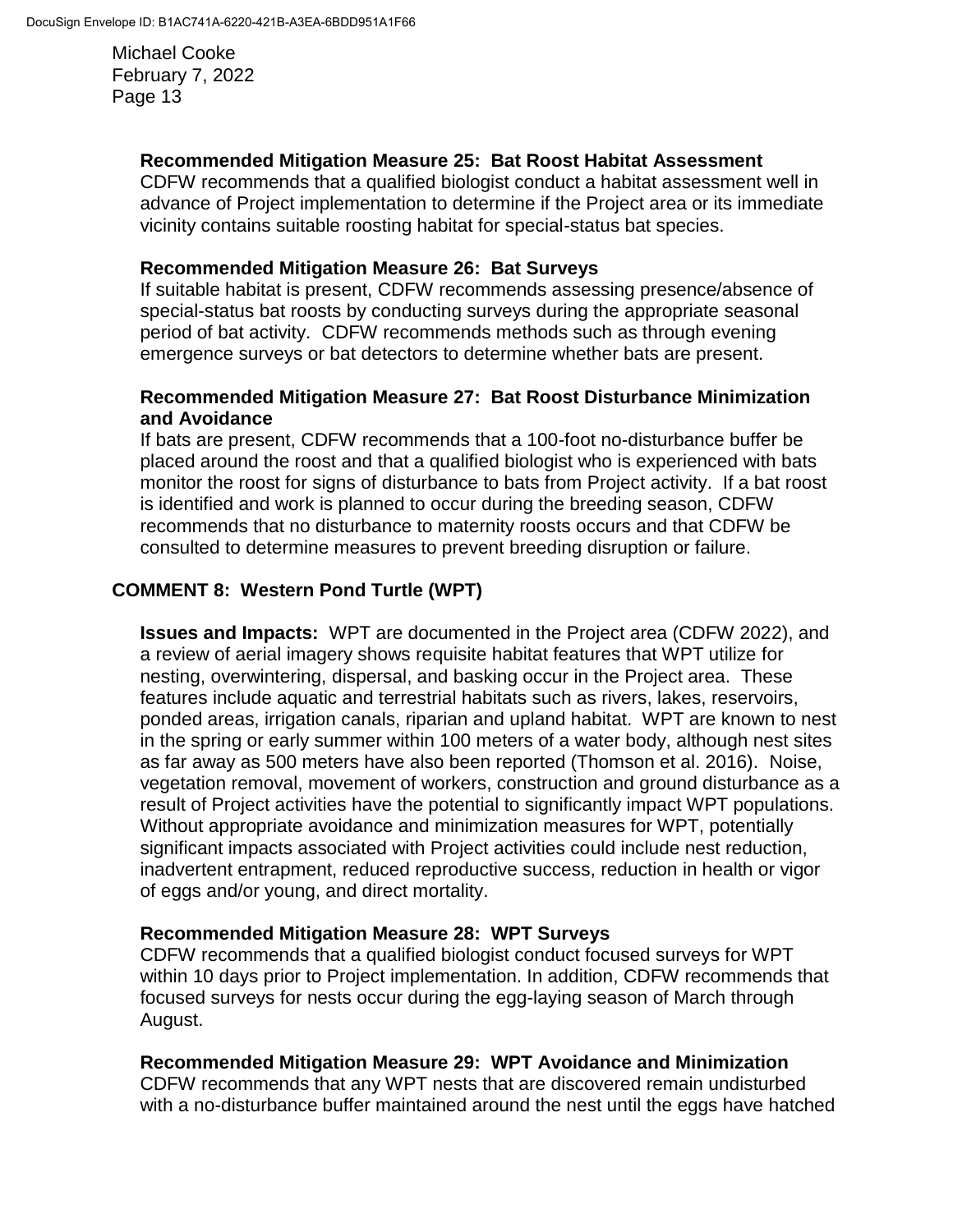> and neonates are no longer in the nest or Project areas. If WPT individuals are discovered at the site during surveys or Project activities, CDFW recommends that they be allowed to move out of the area of their own volition without disturbance.

### **COMMENT 9: Crotch Bumble Bee (CBB), Morrison Bumble Bee (MBB), and Obscure Bumble Bee (OBB)**

**Issues and Impacts:** CBB, MBB, and OBB, rare and endemic bumble bee species, have been documented within the Project area (CDFW 2022). Suitable habitat includes areas of grasslands and upland scrub that contain requisite habitat elements, such as small mammal burrows. These species of bumble bee primarily nest in late February through late October underground in abandoned small mammal burrows but may also nest under perennial bunch grasses or thatched annual grasses, underneath brush piles, in old bird nests, and in dead trees or hollow logs, and in structures (Williams et al. 2014, Hatfield et al. 2015). Overwintering sites utilized by mated queens include soft, disturbed soil (Goulson 2010), or under leaf litter or other debris (Williams et al. 2014).

CBB was once common throughout most of the central and southern California; however, it now appears to be absent from most of it, especially in the central portion of its historic range within California's Central Valley (Hatfield et al. 2014). OBB historically occurs along the Pacific Coast with scattered records from the east side of the Central Valley. MBB historic range includes the California Central Valley (Hatfield et al. 2014). Analyses by the Xerces Society et al. (2018) suggest that there have been sharp declines in relative abundance of CBB by 98% and persistence by 80% over the last ten years. Analysis suggests a high population decline range-wide for OBB, including declines in range size by 40%, persistence by 67%, and relative abundance declines by 85%, but the level of population decline is difficult to ascertain, and more surveys are needed within the species' historic range (Hatfield et al. 2014). Analysis of MBB yielded an average decline in species abundance of 58% (Hatfield et al. 2014). Without appropriate avoidance and minimization measures, potentially significant impacts associated with ground- and vegetation-disturbing activities associated with construction of the Project include loss of foraging plants, changes in foraging behavior, burrow collapse, nest abandonment, reduced nest success, reduced health and vigor of eggs, young and/or queens, in addition to direct mortality.

# **Recommended Mitigation Measure 30: CBB, MBB, and OBB Surveys and Avoidance**

CDFW recommends that all small mammal burrows and thatched/bunch grasses be surveyed for the species during the optimal flight period of April 1through July 31 during the peak blooming period of preferred plant species prior to Project implementation. Avoidance of detected queens or workers is encouraged to allow CBB, MBB, and OBB to leave the Project site of their own volition. Avoidance and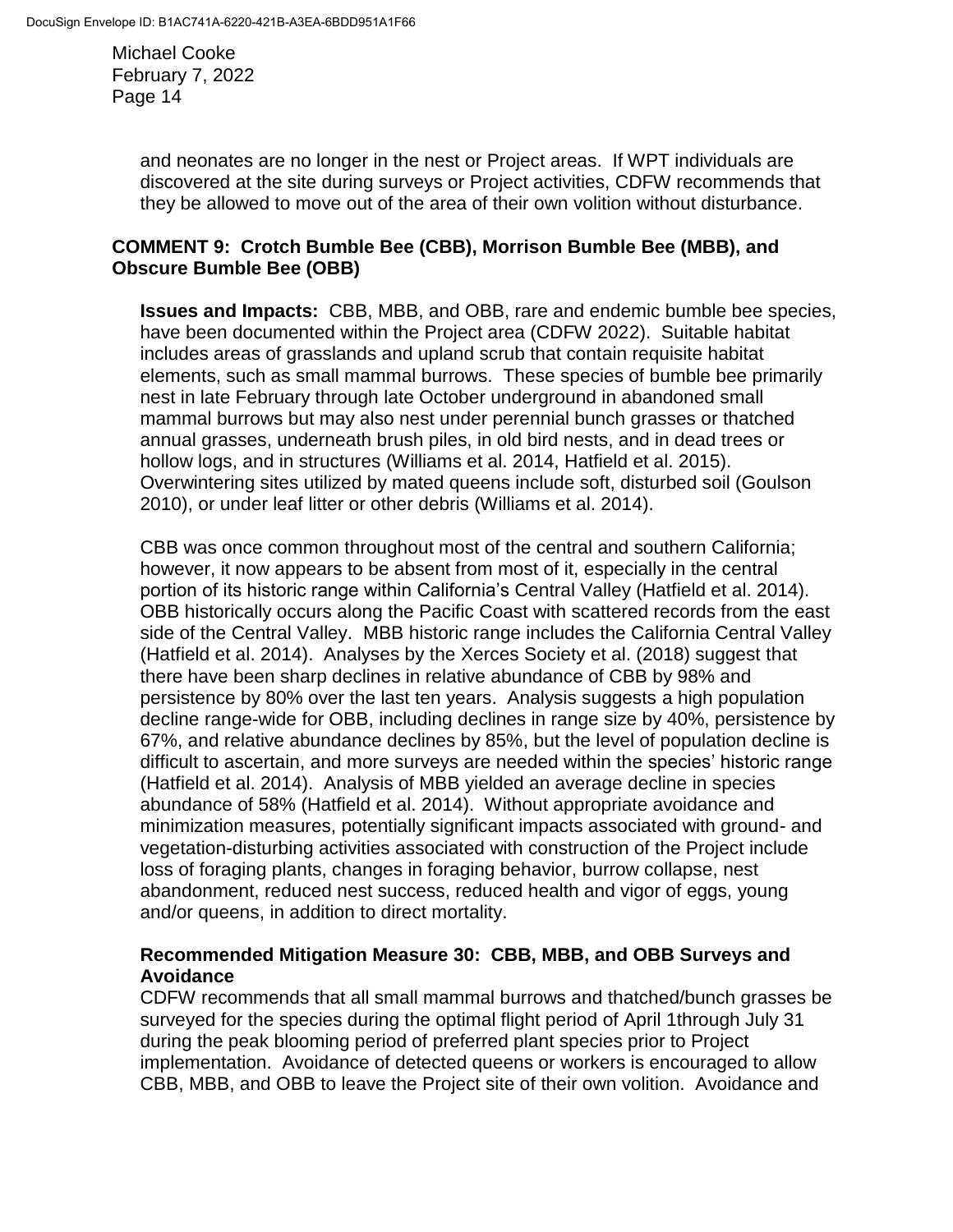> protection of detected nests prior to or during Project implementation is encouraged with delineation and observance of a 50-foot no-disturbance buffer.

### **COMMENT 10: Other State Species of Special Concern**

**Issues and Impacts:** American badger, Merced kangaroo rat, and western spadefoot are known to inhabit grassland and upland shrub areas with friable soils (Williams 1986, Thomson et al. 2016). These species have been documented to occur in the vicinity of the Project, which supports requisite habitat elements for these species (CDFW 2022).

Habitat loss threatens all of the species mentioned above (Williams 1986, Thomson et al. 2016). Habitat within and adjacent to the Project represents some of the only remaining undeveloped land in the vicinity, which is otherwise intensively managed for agriculture. Without appropriate avoidance and minimization measures for these species, potentially significant impacts associated with ground disturbance include habitat loss, nest/den/burrow abandonment, which may result in reduced health or vigor of eggs and/or young, and direct mortality.

### **Recommended Mitigation Measure 31: Habitat Assessment**

CDFW recommends that a qualified biologist conduct a habitat assessment in advance of project implementation, to determine if Project areas or their immediate vicinity contain suitable habitat for the species mentioned above.

### **Recommended Mitigation Measure 32: Surveys**

If suitable habitat is present, CDFW recommends that a qualified biologist conduct focused surveys for applicable species and their requisite habitat features to evaluate potential impacts resulting from ground and vegetation disturbance.

### **Recommended Mitigation Measure 33: Avoidance**

Avoidance whenever possible is encouraged via delineation and observance of a 50-foot no-disturbance buffer around dens of mammals like the American badger as well as the entrances of burrows that can provide refuge for small mammals, reptiles, and amphibians.

### **Would the Project have a substantial adverse effect on any riparian habitat or other sensitive natural community identified in local or regional plans, policies, regulations, or by CDFW or USFWS?**

### **COMMENT 11: Wetland, and Riparian Habitats**

**Issues and Impacts:** The Project area contains numerous waterways and wetland features including vernal pools and swales within an agricultural landscape mosaic that also maintains undeveloped habitats. Project activities such as water recharge and any associated ground disturbances have the potential to involve temporary and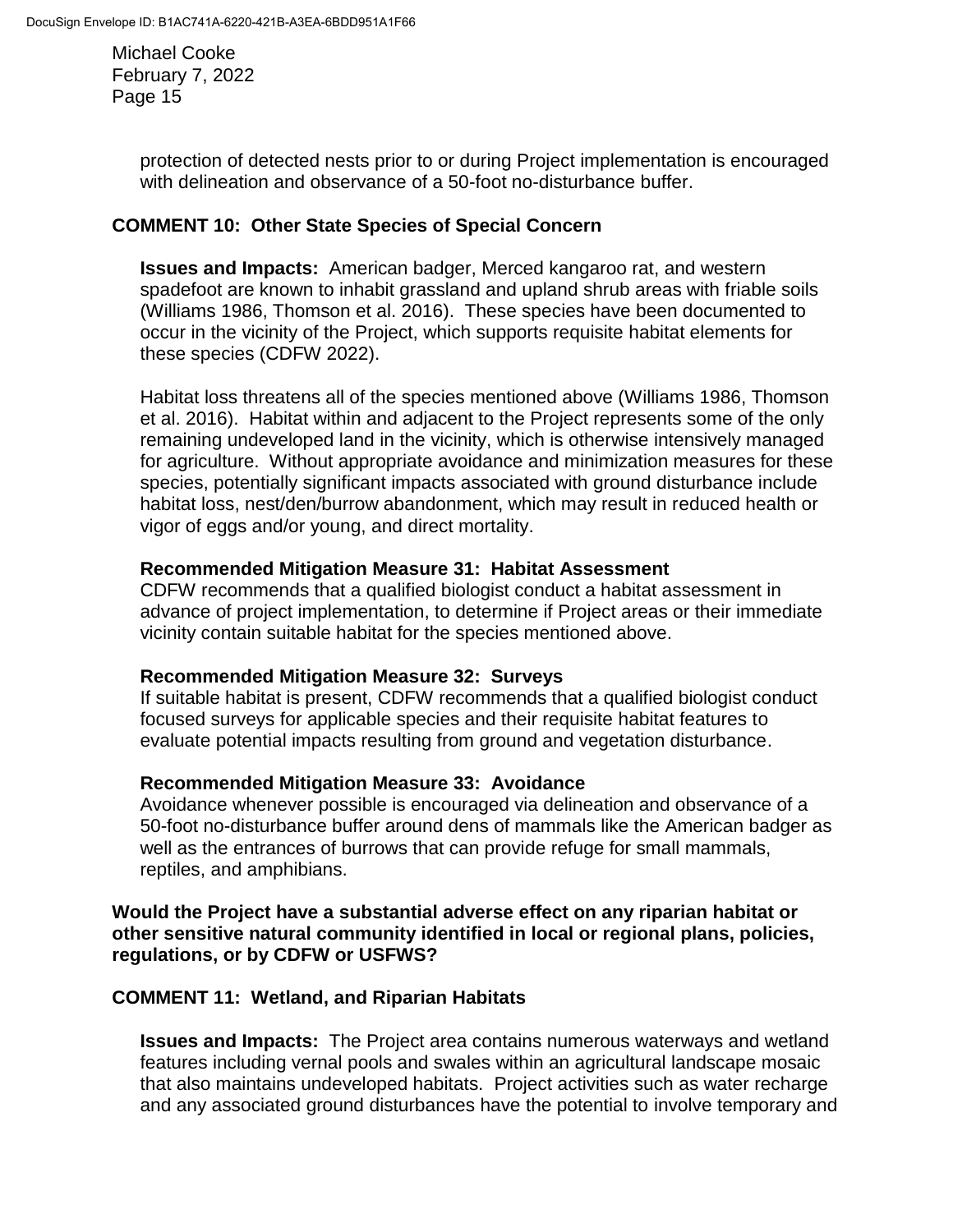> permanent impacts to these habitat features. Project activities have the potential to result in temporary and permanent impacts to these features through groundwater pumping, habitat conversion, grading, fill, and related development. Riparian and associated floodplain and wetland areas are valuable for their ecosystem processes such as protecting water quality by filtering pollutants and transforming nutrients; stabilizing stream banks to prevent erosion and sedimentation/siltation; and dissipating flow energy during flood conditions, thereby spreading the volume of surface water, reducing peak flows downstream, and increasing the duration of low flows by slowly releasing stored water into the channel through subsurface flow. Vernal pools provide unique wetland habitat for many special status and endemic plant and aquatic wildlife species. The Fish and Game Commission policy regarding wetland resources discourages development or conversion of wetlands that results in any net loss of wetland acreage or habitat value. Habitat conversion, construction, grading, and fill activities within these features also has the potential to impact downstream waters as a result of Project site impacts leading to erosion, scour, and changes in stream morphology.

### **Recommended Mitigation Measure 34: Stream and Wetland Mapping**

CDFW recommends that formal stream mapping and wetland delineation be conducted by a qualified biologist or hydrologist, as warranted, to determine the baseline location, extent, and condition of streams (including any floodplain) and wetlands within and adjacent to the Project area. Please note that while there is overlap, State and federal definitions of wetlands differ, and complete stream mapping commonly differs from delineations used by the United States (U.S.) Army Corps of Engineers specifically to identify the extent of Waters of the U.S. Therefore, it is advised that the wetland delineation identify both State and federal wetlands in the Project area as well as the extent of all streams including floodplains, if present, within the Project area. CDFW advises that site map(s) depicting the extent of any activities that may affect wetlands, lakes, or streams be included with any Project site evaluations, to clearly identify areas where stream/riparian and wetland habitats could be impacted from Project activities.

### **Recommended Mitigation Measure 35: Stream and Wetland Habitat Mitigation**

CDFW recommends that the potential direct and indirect impacts to stream/riparian and wetland/vernal pool habitat be analyzed according to each Project activity. Based on those potential impacts, CDFW recommends that the EIR include measures to avoid, minimize, and/or mitigate those impacts. CDFW recommends that impacts to riparian habitat, including biotic and abiotic feature, take into account the effects to stream function and hydrology from riparian habitat loss or damage, as well as potential effects from the loss of riparian habitat to special-status species already identified herein. CDFW recommends that losses to vernal pools, swales, and other wetland or riparian habitats be offset with corresponding habitat restoration incorporating native vegetation to replace the value to fish and wildlife provided by the habitats lost from Project implementation. If on-site restoration to replace habitats is not feasible, CDFW recommends offsite mitigation by restoring or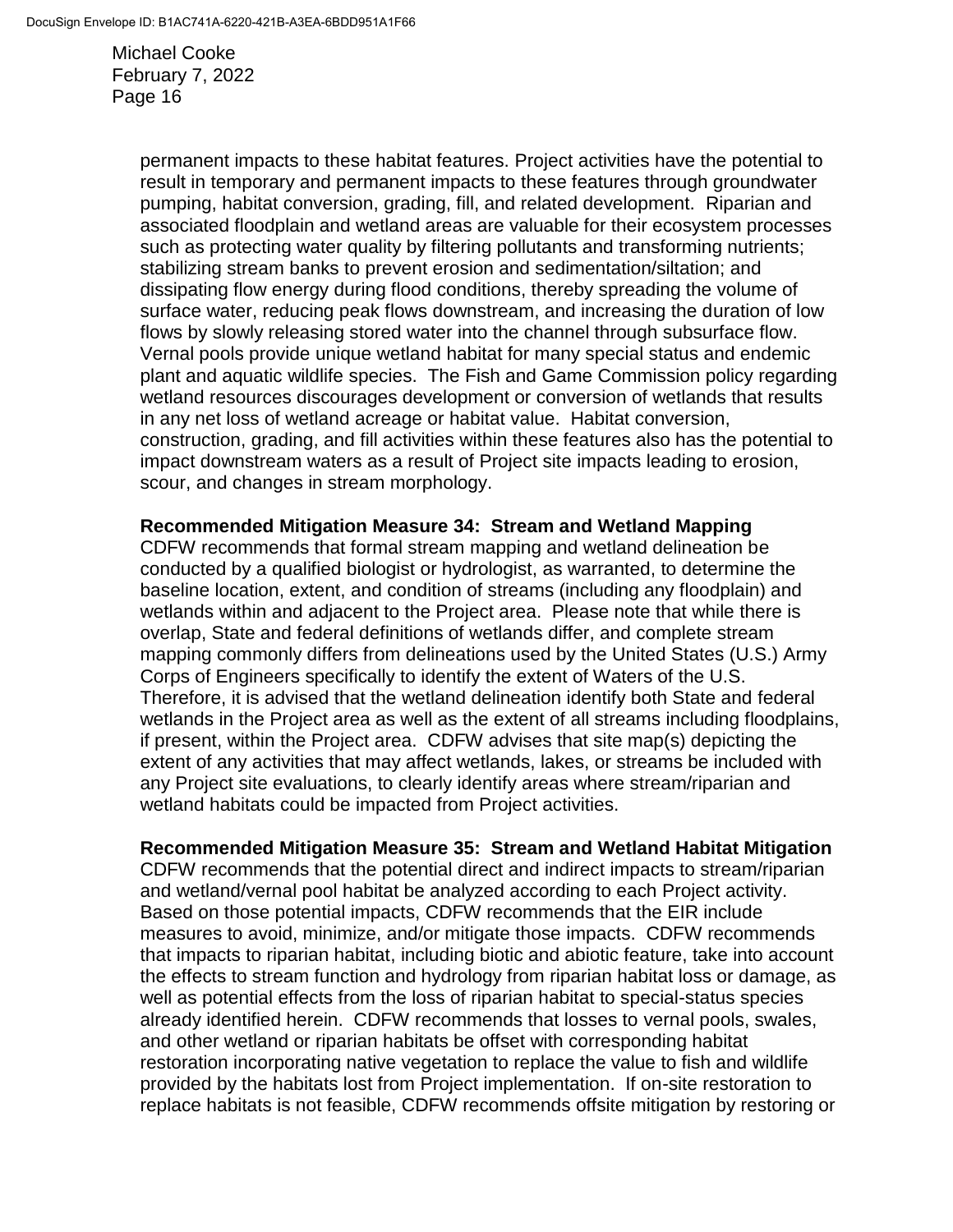> enhancing in-kind riparian or wetland habitat and providing for the long-term management and protection of the mitigation area, to ensure its persistence.

### **COMMENT 12: Sustainable Groundwater Management Act (SGMA) and Groundwater Dependent Ecosystems**

**Issues and Impacts:** Many sensitive ecosystems and public trust resources such as streams, springs, riparian areas, and wetlands are dependent on groundwater and interconnected surface waters. The Project boundary overlaps the boundary for the Turlock Subbasin located in the northern San Joaquin Valley Groundwater Basin (Groundwater Basin Number 5-22.03). A draft Groundwater Sustainability Plan was prepared for the Turlock Subbasin jointly by the West Turlock Subbasin GSA and the East Turlock Subbasin GSA and was adopted in January 2022. The Turlock Subbasin is listed as a high priority Subbasin by the Department of Water Resources. SGMA defines sustainable groundwater management as "management and use of groundwater in a manner that can be maintained during the planning and implementation horizon without causing undesirable results (Water Code, § 10721 (v))." Significant and undesirable results that may result from Project related activities and have adverse impacts to groundwater dependent ecosystems include chronic lowering of groundwater levels, reduction of groundwater storage, degraded water quality, land subsidence, and depletions of interconnected surface water that have an adverse impact on beneficial uses of surface water.

Project-related activities may result in significant and adverse impacts to groundwater dependent ecosystems including wetland and riparian habitats and the species dependent upon these habitats.

# **Analysis Recommendations:**

- CDFW recommends that the EIR include an analysis of Project-related activities in relation to the Turlock Subbasin Groundwater Sustainability Plan, including analysis of potential undesirable results and adverse impacts to groundwater dependent ecosystems including the biological resources listed above.
- CDFW recommends that the EIR analyze how the Project may affect surface and subsurface water levels, including drawdown from confined aquifers.
- CDFW recommends a hydrologic study or other information that identifies and analyzes the impacts to the aquatic ecosystems and fisheries of the Merced, Tuolumne, and San Joaquin Rivers that may result from Project implementation.
- CDFW recommends that the EIR include specific triggers for evaluating changes to surface and ground water levels and monitoring wetland and riparian habitats that would be affected by these changes.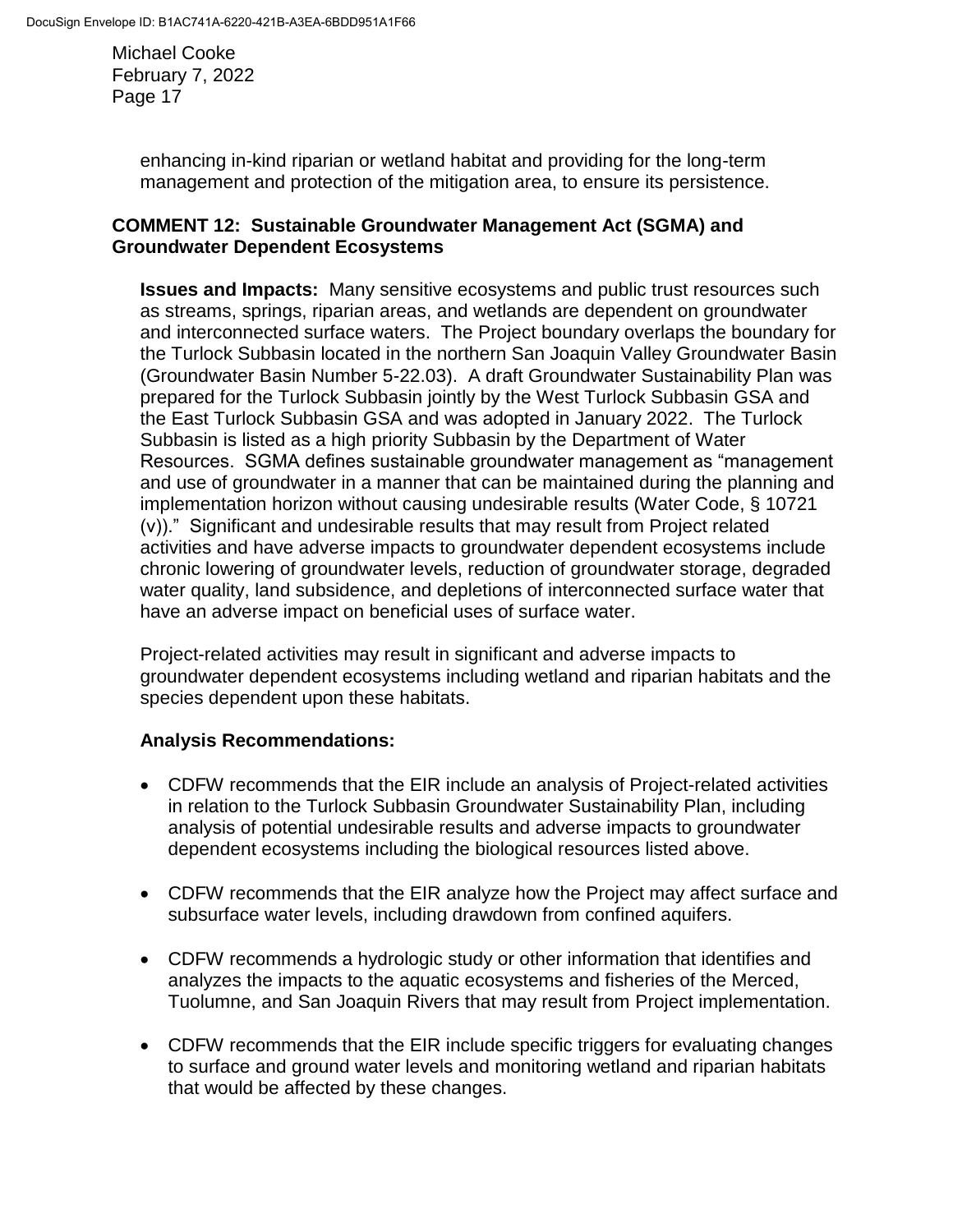### **Recommended Mitigation Measure 36: Groundwater Dependent Ecosystem Monitoring and Mitigation:**

CDFW recommends that the EIR include requirements to identify, evaluate, and monitor all groundwater dependent ecosystems that would be affected by Project activities, and develop a plan to offset losses of groundwater dependent ecosystems caused by changes in hydrology associated with the Project. The plan should address mitigation for impacted habitat value and function, to achieve a minimum no net loss of these habitats, consistent with California Fish and Game Commission policy on Wetlands Resources.

### **COMMENT 13: Water Rights and Impacts from Surface Water Diversion**

**Issues and Impacts:** As stated previously, the capture of unallocated stream flows to artificially recharge groundwater aquifers is subject to appropriation and approval by the SWRCB pursuant to Water Code section 1200 et seq. CDFW recommends that the EIR include a detailed description of the water rights and water entitlements that would pertain to the Project and address any applications or change petitions that may be filed. CDFW, as Trustee Agency, is consulted by the SWRCB during the water rights process to provide terms and conditions designed to protect fish and wildlife prior to appropriation of the State's water resources. Given the potential for impacts to sensitive species and their habitats, it is advised that required consultation with CDFW occur well in advance of the SWRCB water right application process.

### **Analysis Recommendations:**

- CDFW recommends that the EIR analyze how the Project may affect surface and subsurface water levels.
- CDFW recommends a hydrologic study, water availability analysis, or other information that identifies and analyzes the impacts to aquatic ecosystems and fish and wildlife resources of the Merced, Tuolumne, and San Joaquin Rivers that may result from Project-related surface water diversion, including diversion for groundwater storage.
- CDFW recommends that the EIR include specific triggers for evaluating changes to surface flow and subsurface water levels, and monitoring wetland and riparian habitats that would be affected by these changes.

### **Recommended Mitigation Measure 37: Aquatic Ecosystem Monitoring and Mitigation:**

CDFW recommends that the EIR include requirements to identify, evaluate, and monitor all aquatic ecosystems and fish and wildlife resources therein that would be affected by Project activities related to surface water diversion, and develop a plan to offset losses caused by changes in hydrology associated with the Project. The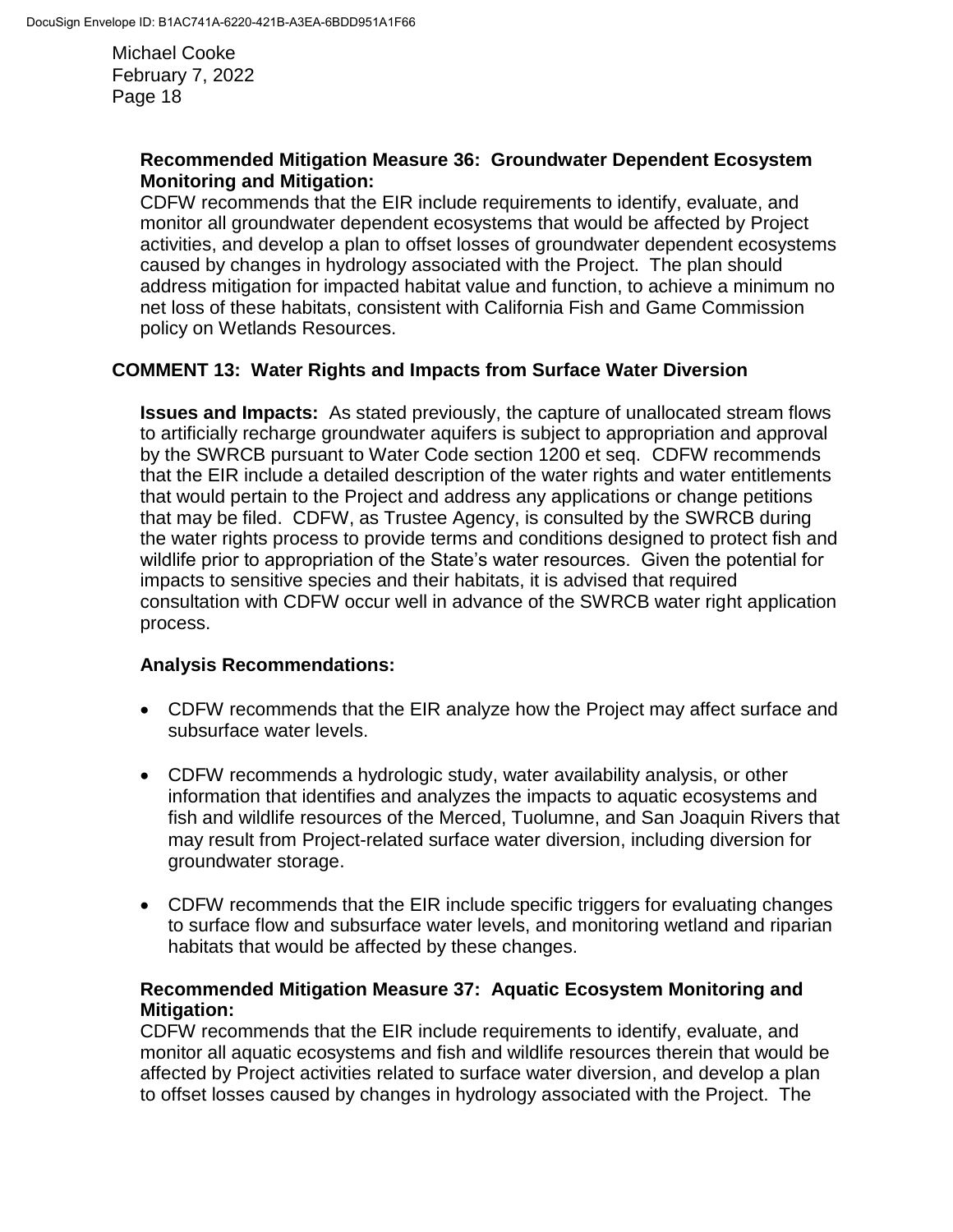> plan should address mitigation for impacted habitat value and function, to achieve a minimum no net loss of these habitats, consistent with California Fish and Game Commission policy on Wetlands Resources.

### **Editorial Comments and/or Suggestions**

**Lake and Streambed Alteration:** Project activities that have the potential to substantially change the bed, bank, and channel of streams and associated wetlands may be subject to CDFW's regulatory authority pursuant to Fish and Game Code section 1600 et seq. Fish and Game Code section 1602 requires an entity to notify CDFW prior to commencing any activity that may (a) substantially divert or obstruct the natural flow of any river, stream, or lake; (b) substantially change or use any material from the bed, bank, or channel of any river, stream, or lake (including the removal of riparian vegetation): (c) deposit debris, waste or other materials that could pass into any river, stream, or lake. "Any river, stream, or lake" includes those that are ephemeral or intermittent as well as those that are perennial. CDFW is required to comply with CEQA in the issuance of a Lake or Streambed Alteration (LSA) Agreement; therefore, if the CEQA document approved for the Project does not adequately describe the Project and its impacts, a subsequent CEQA analysis may be necessary for LSA Agreement issuance. Additional information on notification requirements is available through the Central Region LSA Program at (559) 243-4593 or [R4LSA@wildlife.ca.gov](mailto:R4LSA@wildlife.ca.gov) and the CDFW website: [https://wildlife.ca.gov/Conservation/LSA.](https://wildlife.ca.gov/Conservation/LSA)

**Nesting birds:** CDFW has jurisdiction over actions with potential to result in the disturbance or destruction of active nest sites or the unauthorized take of birds. Fish and Game Code sections that protect birds, their eggs and nests include sections 3503 (regarding unlawful take, possession or needless destruction of the nest or eggs of any bird), 3503.5 (regarding the take, possession or destruction of any birds-of-prey or their nests or eggs), and 3513 (regarding unlawful take of any migratory nongame bird).

CDFW encourages that Project implementation occur during the bird non-nesting season; however, if Project activities must occur during the breeding season (i.e., February through mid-September), the Project applicant is responsible for ensuring that implementation of the Project does not result in violation of the Migratory Bird Treaty Act or relevant Fish and Game Code sections as referenced above.

To evaluate Project-related impacts to nesting birds, CDFW recommends that a qualified biologist conduct preconstruction surveys for active nests no more than 10 days prior to the start of ground disturbance to maximize the probability that nests that could potentially be impacted by the Project are detected. CDFW also recommends that surveys cover a sufficient area around the work site to identify nests and determine their status. A sufficient area means any area potentially affected by the Project. In addition to direct impacts (i.e., nest destruction), noise, vibration, and movement of workers or equipment could also affect nests. Prior to initiation of construction activities, CDFW recommends that a qualified biologist conduct a survey to establish a behavioral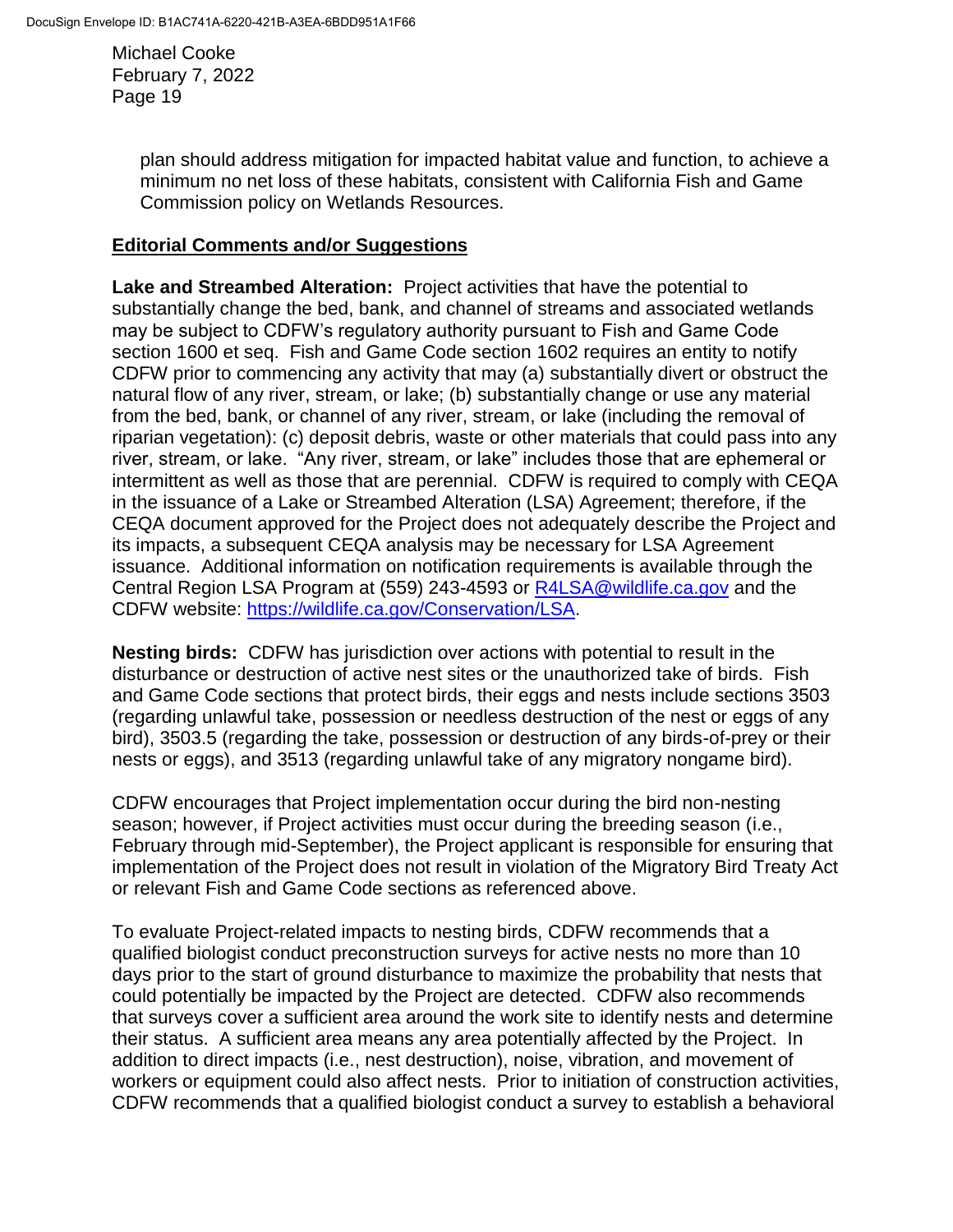baseline of all identified nests. Once construction begins, CDFW recommends that a qualified biologist continuously monitor nests to detect behavioral changes resulting from the Project. If behavioral changes occur, CDFW recommends that the work causing that change cease and that CDFW be consulted for additional avoidance and minimization measures.

If continuous monitoring of identified nests by a qualified biologist is not feasible, CDFW recommends a minimum no-disturbance buffer of 250 feet around active nests of nonlisted bird species and a 500-foot no-disturbance buffer around active nests of non-listed raptors. These buffers are advised to remain in place until the breeding season has ended or until a qualified biologist has determined that the birds have fledged and are no longer reliant upon the nest or parental care for survival. Variance from these no-disturbance buffers is possible when there is compelling biological or ecological reason to do so, such as when the construction area would be concealed from a nest site by topography. CDFW recommends that a qualified biologist advise and support any variance from these buffers.

**Endangered Species Act Consultation:** CDFW recommends consultation with the USFWS prior to Project ground disturbance, due to potential impacts to Federal listed species. Take under the ESA is more stringently defined than under CESA; take under ESA may also include significant habitat modification or degradation that could result in death or injury to a listed species, by interfering with essential behavioral patterns such as breeding, foraging, or nesting. Similarly, for potential effects to steelhead and its critical habitat, CDFW recommends consultation with the National Marine Fisheries Service (NMFS). Consultation with the USFWS and NMFS in order to comply with ESA is advised well in advance of Project implementation.

# **ENVIRONMENTAL DATA**

CEQA requires that information developed in environmental impact reports and negative declarations be incorporated into a database that may be used to make subsequent or supplemental environmental determinations (Pub. Resources Code, § 21003, subd. (e)). Accordingly, please report any special status species and natural communities detected during Project surveys to the California Natural Diversity Database (CNDDB). The CNDDB field survey form can be obtained at the following link:<https://www.wildlife.ca.gov/Data/CNDDB/Submitting-Data> . The completed form can be mailed electronically to CNDDB at the following email address: [CNDDB@wildlife.ca.gov.](mailto:cnddb@dfg.ca.gov) The types of information reported to CNDDB can be found at the following link:<https://www.wildlife.ca.gov/Data/CNDDB/Plants-and-Animals>

# **FILING FEES**

The Project, as proposed, would have an impact on fish and/or wildlife, and assessment of filing fees is necessary. Fees are payable upon filing of the Notice of Determination by the Lead Agency and serve to help defray the cost of environmental review by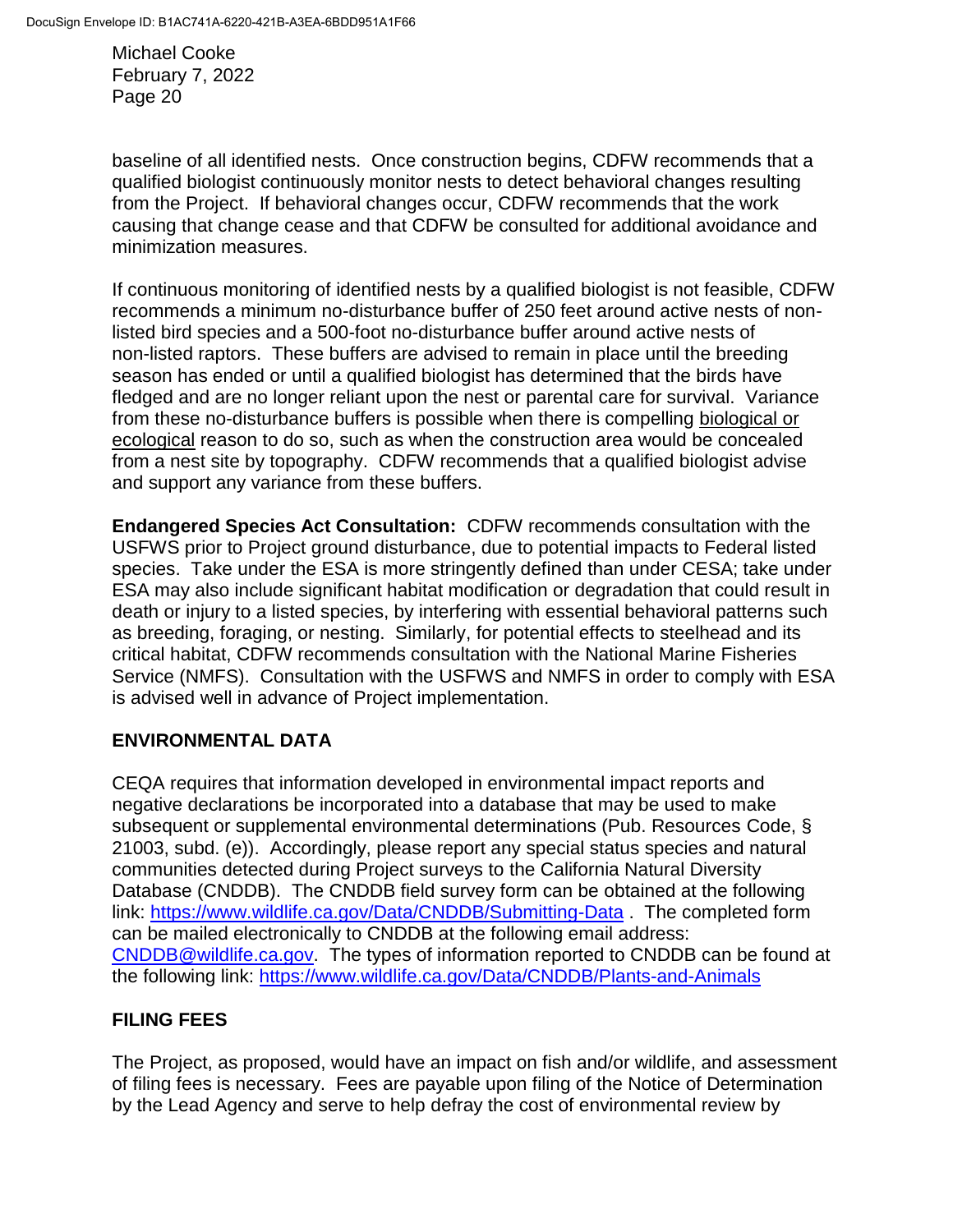CDFW. Payment of the fee is required in order for the underlying project approval to be operative, vested, and final (Cal. Code Regs, tit. 14, § 753.5; Fish & G. Code, § 711.4; Pub. Resources Code, § 21089).

## **CONCLUSION**

CDFW appreciates the opportunity to comment on the NOP to assist WTGSA in identifying and mitigating Project impacts on biological resources. If you have questions regarding this letter, please contact Annette Tenneboe, Senior Environmental Scientist (Specialist), at (559) 580-3202 or by email at [Annette.Tenneboe@wildlife.ca.gov.](mailto:Annette.Tenneboe@wildlife.ca.gov)

Sincerely,

-DocuSigned by: Julie Vance

**LABSFOSFEO8945A...**<br>Julie A. Vance Regional Manager

ec: Patricia Cole Division Chief, San Joaquin Valley Division Sacramento Fish and Wildlife Office United States Fish and Wildlife Service [Patricia\\_Cole@fws.gov](mailto:Patricia_Cole@fws.gov)

> Erin Strange, San Joaquin River Basin Branch Chief NOAA Fisheries West Coast Region 650 Capitol Mall, Suite 5-100 Sacramento, California 95814 [erin.strange@noaa.gov](mailto:erin.strange@noaa.gov)

Gretchen Murphey Steve Tsao Annette Tenneboe California Department of Fish and Wildlife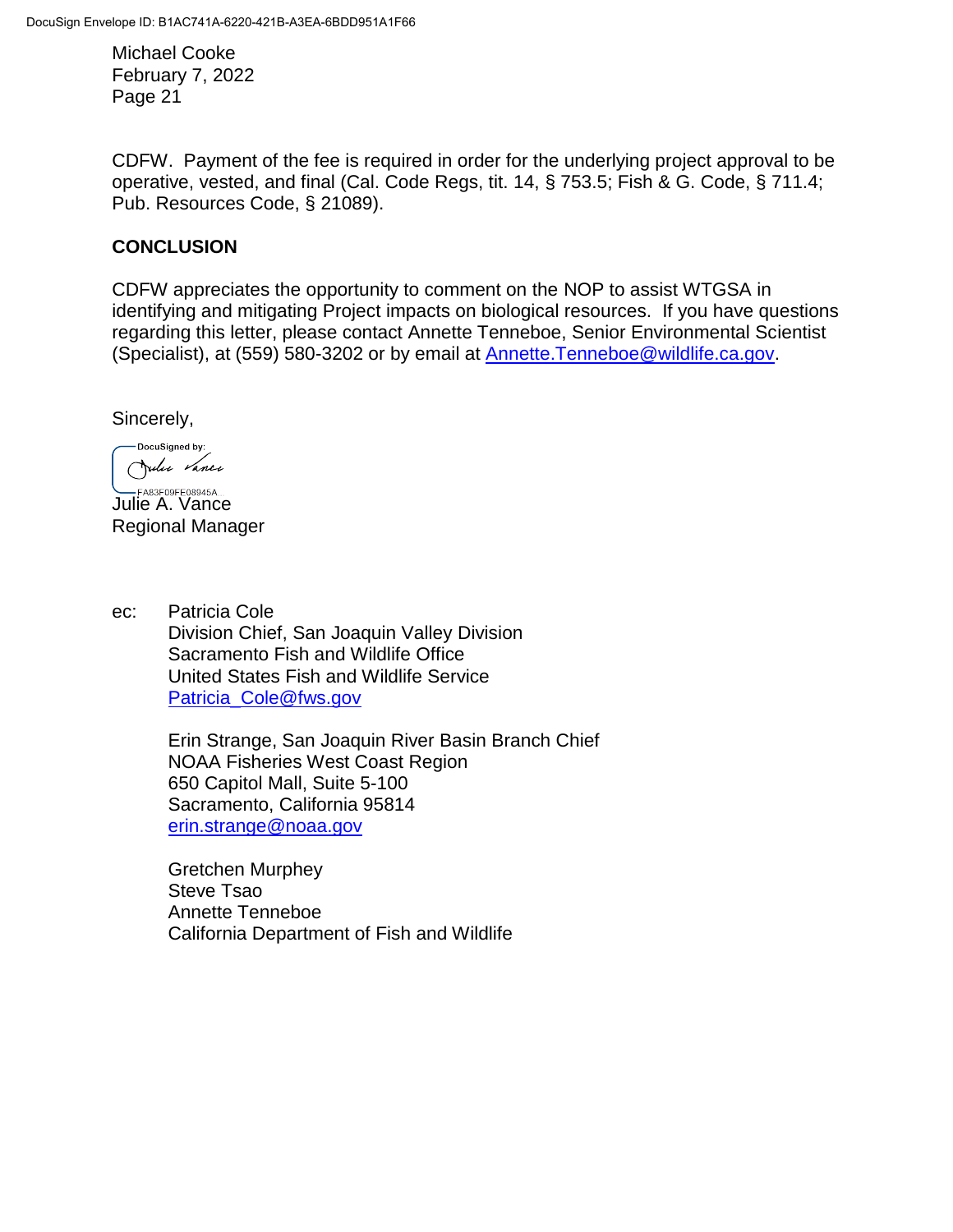### **REFERENCES**

- California Burrowing Owl Consortium (CBOC). 1993. Burrowing Owl Survey Protocol and Mitigation Guidelines. Pages 171-177 *in* Lincer, J. L. and K. Steenhof (editors). 1993. The Burrowing Owl, Its Biology and Management. Raptor Research Report Number 9.
- California Department of Fish and Game (CDFG). 1994. Staff Report Regarding Mitigation for Impacts to Swainson's Hawks (*Buteo Swainsoni*) in the Central Valley of California. California Department of Fish and Game. <https://nrm.dfg.ca.gov/FileHandler.ashx?DocumentID=83992&inline>
- CDFG. 2012. Staff Report on Burrowing Owl Mitigation. California Department of Fish and Game. March 7, 2012.
- California Department of Fish and Wildlife (CDFW). 2015a. Staff Guidance Regarding Avoidance of Impacts to Tricolored Blackbird Breeding Colonies on Agricultural Fields in 2015. March 19, 2015.
- CDFW. 2015b. California Tiger Salamander Technical Review Habitat, Impacts and Conservation. California Department of Fish and Wildlife, October 2015.
- CDFW. 2016. Five Year Status Review for Swainson's Hawk (*Buteo swainsoni*). California Department of Fish and Wildlife. April 11, 2016.
- CDFW. 2018. Protocols for Surveying and Evaluating Impacts to Special Status Native Plant Populations and Sensitive Natural Communities. California Department of Fish and Wildlife. March 20, 2018.
- CDFW. 2022. Biogeographic Information and Observation System (BIOS). [https://www.wildlife.ca.gov/Data/BIOS.](https://www.wildlife.ca.gov/Data/BIOS) (Accessed 31 January 2022).
- California Native Plant Society. 2021. Inventory of Rare and Endangered Plants of California (online edition, v9-01 0.0). Website [http://www.rareplants.cnps.org.](http://www.rareplants.cnps.org/)
- Edwards, C. L. 1980. A report on the distribution, population trends and habitat trends and habitat requirements of the Bell's vireo on the Lower Colorado River. Yuma District Office of the Bureau of Land Management, Arizona Fish and Game Department, Yuma, AZ, USA.
- Gervais, J. A., D. K. Rosenberg, and L. A. Comrack. 2008. Burrowing Owl (*Athene cunicularia*) *In* California Bird Species of Special Concern: A ranked assessment of species, subspecies, and distinct populations of birds of immediate conservation concern in California (W. D. Shuford and T. Gardali, editors).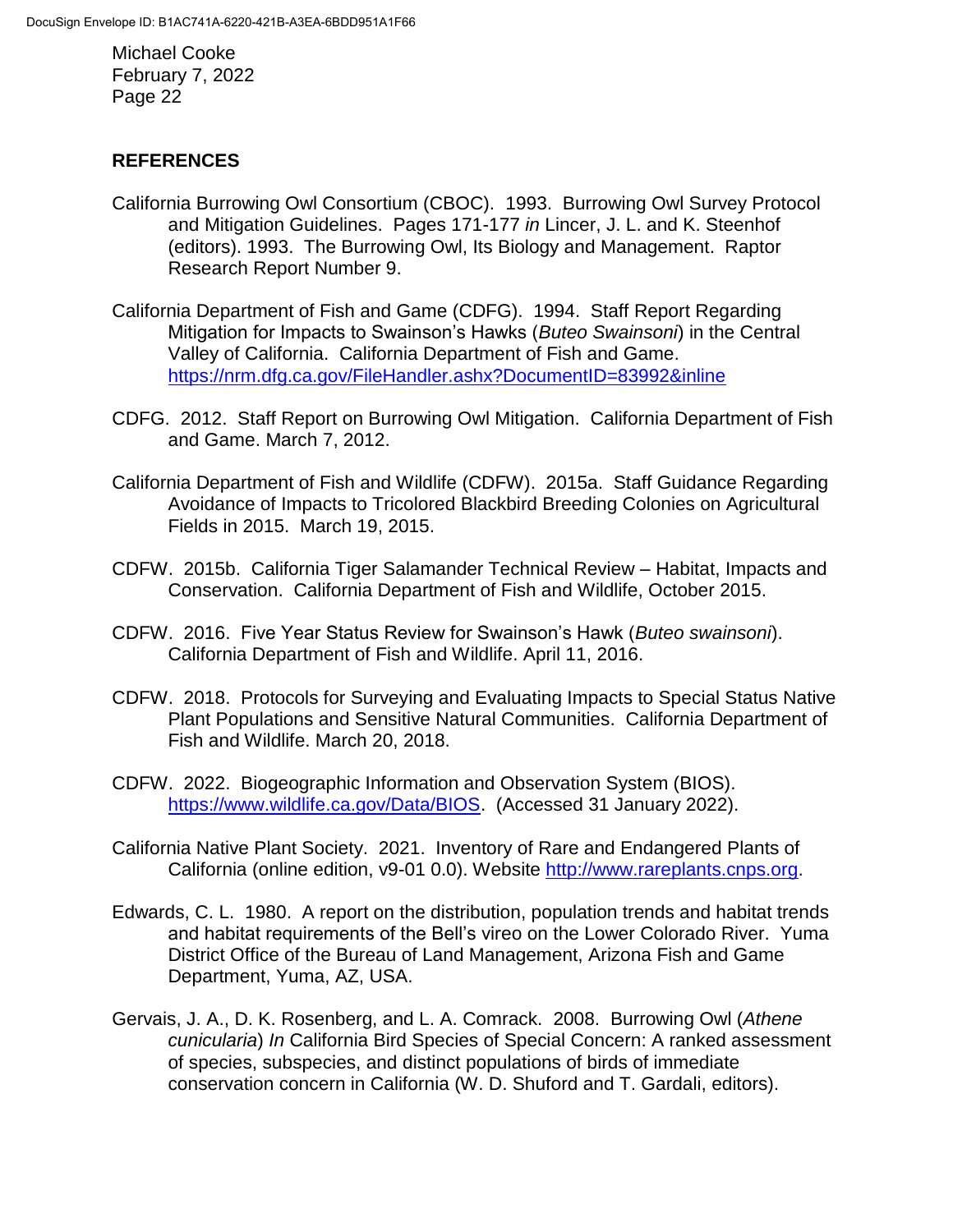> Studies of Western Birds 1. Western Field Ornithologists, Camarillo, California, and California Department of Fish and Game, Sacramento.

- Goulson, D. 2010. Bumblebees: behavior, ecology, and conservation. Oxford University Press, New York. 317pp.
- Grinnell, J. and A. H. Miller. 1944. The Distribution of Birds of California. Pacific Coast Avifauna 27. Cooper Ornithological Club, Berkeley, CA, USA.
- Gruver, J. C. and D. A. Keinath. 2006. Townsend's Big-eared Bat (Corynorhinus townsendii): A Technical Conservation Assessment. [Online]. USDA Forest Service, Rocky Mountain Region. Available: <http://www.fs.fed.us/r2/projects/scp/assessments/townsendsbigearedbat.pdf>
- Hatfield, R., S. Jepsen, R. Thorp, L. Richardson, and S. Colla. 2014. *Bombus caliginosus*. *The IUCN Red List of Threatened Species* 2014: e.T44937726A69000748. [https://dx.doi.org/10.2305/IUCN.UK.2014-](https://dx.doi.org/10.2305/IUCN.UK.2014-3.RLTS.T44937726A69000748.en) [3.RLTS.T44937726A69000748.en.](https://dx.doi.org/10.2305/IUCN.UK.2014-3.RLTS.T44937726A69000748.en)
- Hatfield, R., S. Jepsen, R. Thorp, L. Richardson, and S. Colla. 2015. *Bombus crotchii*. *The IUCN Red List of Threatened Species* 2015: e.T44937582A46440211. [https://dx.doi.org/10.2305/IUCN.UK.2015-2.RLTS.T44937582A46440211.en.](https://dx.doi.org/10.2305/IUCN.UK.2015-2.RLTS.T44937582A46440211.en)
- Hatfield, R., Jepsen, S., Thorp, R., Richardson, L. and S. Colla. 2014. *Bombus morrisoni*. *The IUCN Red List of Threatened Species* 2014: e.T44937666A69004519. [https://dx.doi.org/10.2305/IUCN.UK.2014-](https://dx.doi.org/10.2305/IUCN.UK.2014-3.RLTS.T44937666A69004519.en) [3.RLTS.T44937666A69004519.en.](https://dx.doi.org/10.2305/IUCN.UK.2014-3.RLTS.T44937666A69004519.en) Accessed on 31 January 2022.
- Kelsey, R. 2008. Results of the tricolored blackbird 2008 census. Report submitted to U.S. Fish and Wildlife Service, Portland, OR, USA.
- Kus, B., E. Miner, and L. Karen. 1989. Use of Non-Riparian Habitats by Least Bell's Vireos. In: Abell, Dana L., Technical Coordinator. 1989. Proceedings of the California Riparian Systems Conference: protection, management, and restoration for the 1990s; 1988 September 22-24; Davis, CA. Gen. Tech. Rep. PSW-GTR-110. Berkeley, CA: Pacific Southwest Forest and Range Experiment Station, Forest Service, U.S. Department of Agriculture; p. 299-304
- Kus, B. E. and M. J. Whitfield. 2005. Parasitism, productivity, and population growth: Response of least Bell's vireos (*Vireo bellii extimus*) and Southwestern Willow Flycatchers (*Empidonax traillii extimus*) to cowbird (*Molothrus* spp.) control. Ornithological Monographs 57:16–27.
- Lewis, S. E. 1994. Night roosting ecology of pallid bats (*Antrozous pallidus*) in Oregon. The American Midland Naturalist, Vol. 132, pp. 219-226.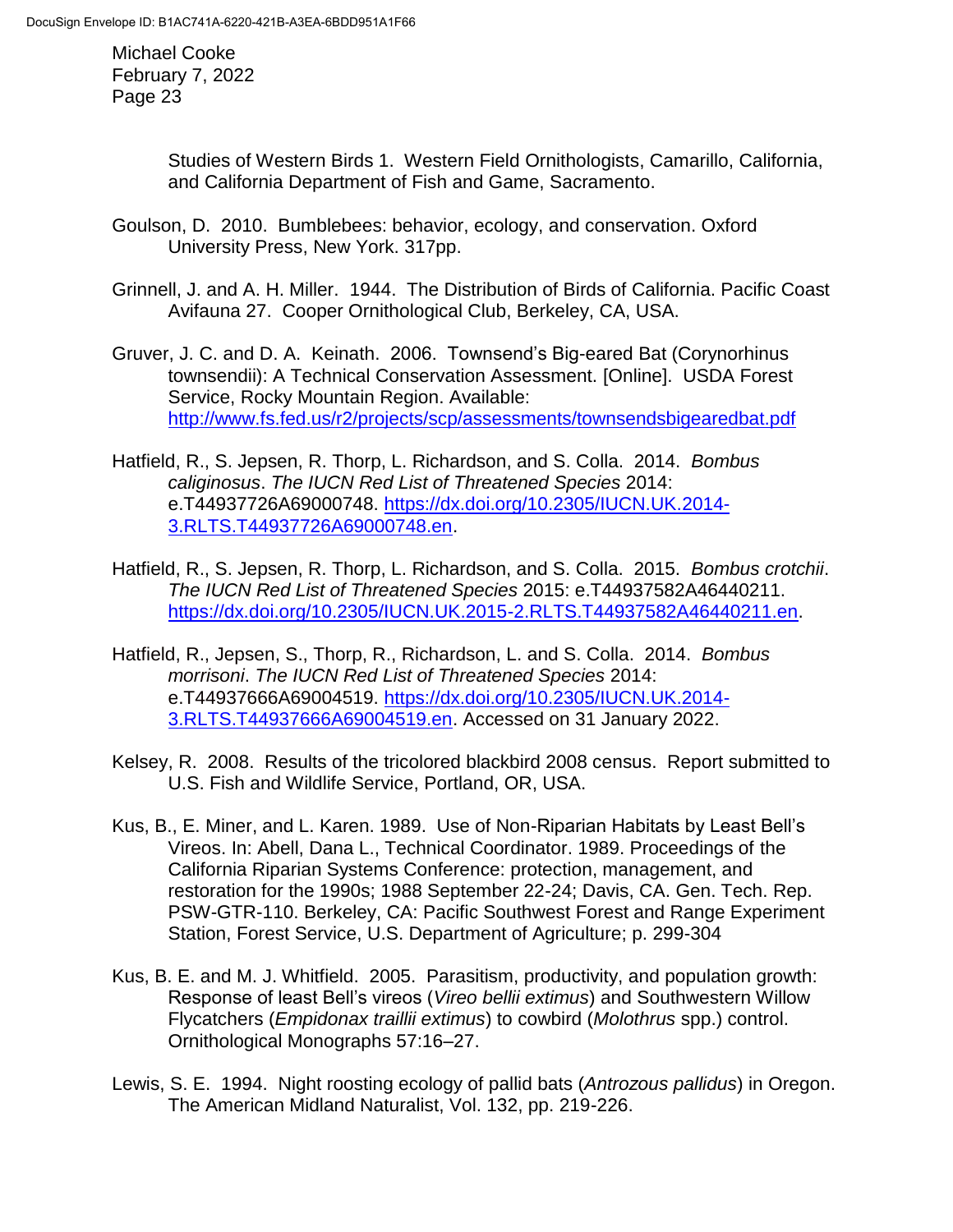- Meese, R. J., E. C. Beedy, and W. J. Hamilton, III. 2014. Tricolored blackbird (*Agelaius tricolor*), The Birds of North America (P. G. Rodewald, Ed.). Ithaca: Cornell Lab of Ornithology; Retrieved from the Birds of North America: [https://birdsna](https://birdsna-org.bnaproxy.birds.cornell.edu/Species-Account/bna/species/tribla)[org.bnaproxy.birds.cornell.edu/Species-Account/bna/species/tribla.](https://birdsna-org.bnaproxy.birds.cornell.edu/Species-Account/bna/species/tribla) Accessed December 15, 2017.
- Meese, R. J. 2017. Results of the 2017 Tricolored Blackbird Statewide Survey. California Department of Fish and Wildlife, Wildlife Branch, Nongame Wildlife Program Report 2017-04, Sacramento, CA. 27 pp. + appendices.
- Monson, G. 1960. The nesting season. Southwest Regional Report, Audubon Field Notes 14:469.
- Orians, G. H. 1961. The ecology of blackbird (*Agelaius*) social systems. Ecological Monographs 31(3): 285–312.
- Pierson, E. D., W. E. Rainey, and C. Corben. 2006. Distribution and status of Western red bats (*Lasiurus blossevillii*) in California. Calif. Dept. Fish and Game, Habitat Conservation Planning Branch, Species Conservation and Recovery Program Report 2006-04, Sacramento, CA 45 pp.
- Shaffer, H. B., J. R. Johnson, and I. J. Wang. 2013. Conservation Genetics of California tiger salamanders. Final Report prepared for Central Valley Project Conservation Program, Bureau of Reclamation, Sacramento, California
- Swainson's Hawk Technical Advisory Committee (SWHA TAC), 2000. Recommended Timing and Methodology for Swainson's Hawk Nesting Surveys in the Central Valley of California. Swainson's Hawk Technical Advisory Committee. May 31, 2000.
- Thomson, R. C., A. N. Wright, and H. B. Shaffer. 2016. California Amphibian and Reptile Species of Special Concern. California Department of Fish and Wildlife and University of California Press: 84-92.
- University of California, Davis (UC Davis). 2021. Tricolored blackbird portal. [https://tricolor.ice.ucdavis.edu/.](https://tricolor.ice.ucdavis.edu/)
- USFWS. 2001. Least Bell's Vireo Survey Guidelines. [https://www.fws.gov/pacific/ecoservices/endangered/recovery/documents/LBVire](https://www.fws.gov/pacific/ecoservices/endangered/recovery/documents/LBVireo.2001.protocol.pdf) [o.2001.protocol.pdf.](https://www.fws.gov/pacific/ecoservices/endangered/recovery/documents/LBVireo.2001.protocol.pdf)
- USFWS. 2003. Interim Guidance on Site Assessment and Field Surveys for Determining Presence or a Negative Finding of the California Tiger Salamander, October 2003.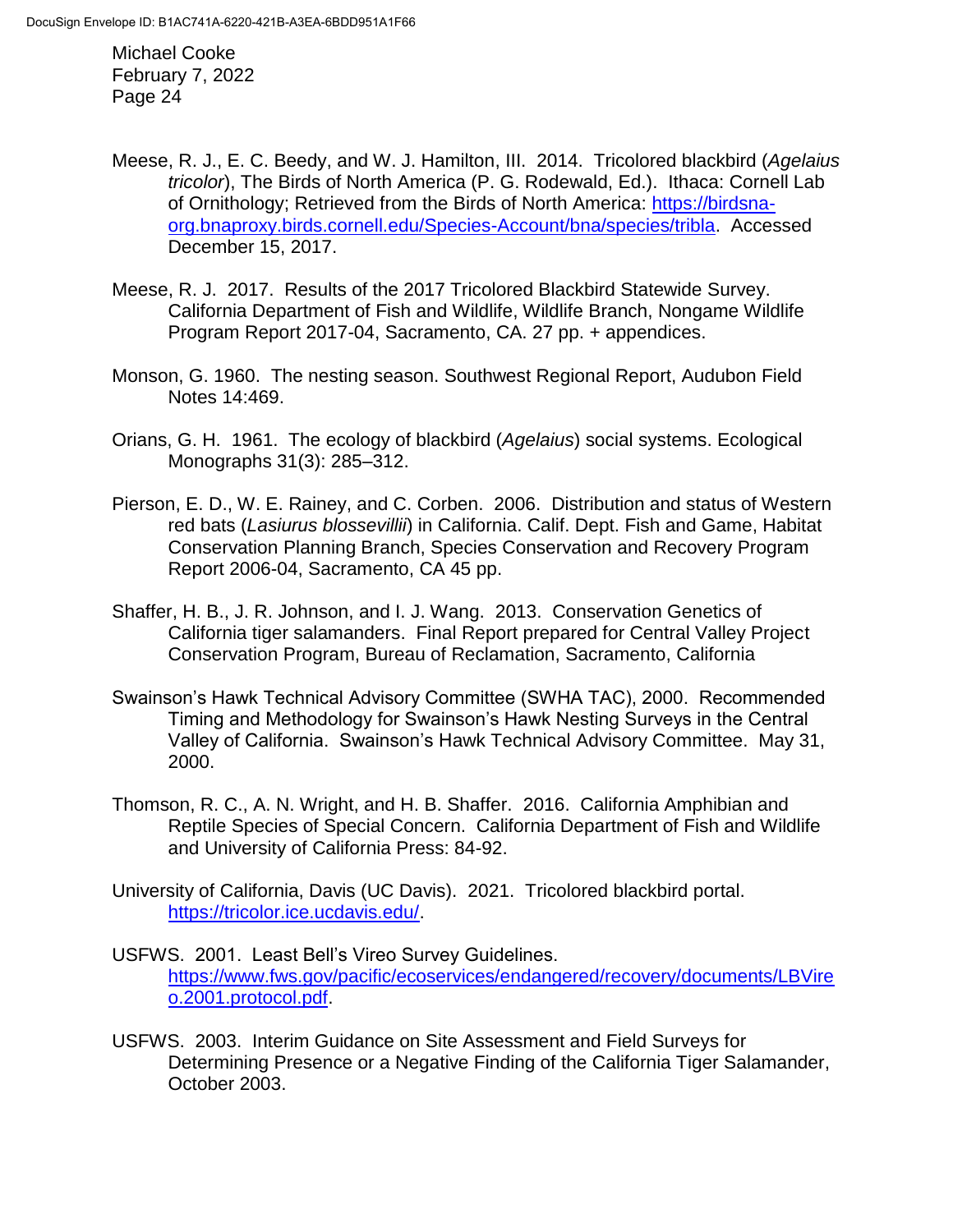- USFWS. 2006. Least Bell's vireo 5-year review: summary and evaluation. USFWS, Carlsbad, CA, USA.
- USFWS. 2017. Recovery Plan for the Central California Distinct Population Segment of the California Tiger Salamander (*Ambystoma californiense*). U. S. Fish and Wildlife Service, Region 8, Sacramento, California. June 2017.
- Weintraub, K., T. L. George, and S. J. Dinsmore. 2016. Nest survival of tricolored blackbirds in California's Central Valley. Condor 118(4): 850–861.
- Williams, D. F. 1986. Mammalian species of special concern in California. Calif. Dept. Fish and Game, Sacramento. Admin. Rep. 86-1. 112pp.
- Williams, P. H., R. W. Thorp, L. L. Richardson, and S .R. Colla. 2014. Bumble bees of North America: An Identification guide. Princeton University Press, Princeton, New Jersey. 208pp.
- Xerces Society for Invertebrate Conservation, Defenders of Wildlife, and Center for Food Safety. 2018. A petition to the State of California Fish and Game Commission to list the Crotch bumble bee (*Bombus crotchii*), Franklin's bumble bee (*Bombus franklini*), Suckley cuckoo bumble bee (*Bombus suckleyi*), and western bumble bee (*Bombus occidentalis occidentalis*) as Endangered under the California Endangered Species Act. October 2018.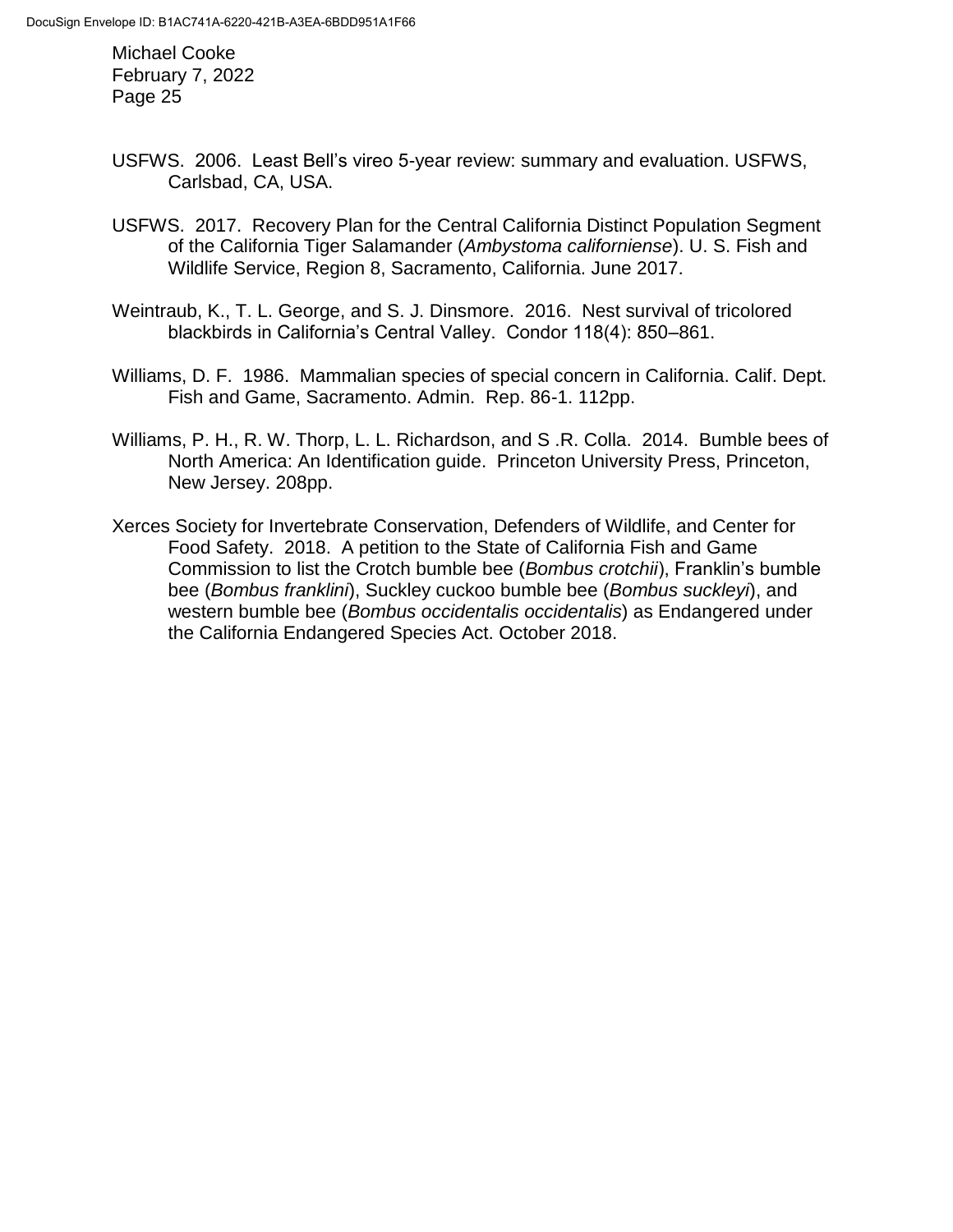# **Attachment 1**

#### **CALIFORNIA DEPARTMENT OF FISH AND WILDLIFE RECOMMENDED MITIGATION MONITORING AND REPORTING PROGRAM (MMRP)**

# **PROJECT: Turlock Subbasin Groundwater Sustainability Plan**

### **STATE CLEARINGHOUSE NO.: 2022010100**

| <b>RECOMMENDED MITIGATION</b><br><b>MEASURES</b>                           | <b>STATUS/DATE/INITIALS</b> |  |  |  |
|----------------------------------------------------------------------------|-----------------------------|--|--|--|
| <b>Before Project Activity</b>                                             |                             |  |  |  |
| <b>Recommended Mitigation Measure 1:</b>                                   |                             |  |  |  |
| <b>LBV Habitat Assessment</b>                                              |                             |  |  |  |
| <b>Recommended Mitigation Measure 2:</b>                                   |                             |  |  |  |
| <b>Focused LBV Surveys</b>                                                 |                             |  |  |  |
| <b>Recommended Mitigation Measure 3:</b><br><b>LVB Buffers</b>             |                             |  |  |  |
| <b>Recommended Mitigation Measure 4:</b>                                   |                             |  |  |  |
| <b>LBV Nest Avoidance and Habitat</b>                                      |                             |  |  |  |
| <b>Mitigation</b>                                                          |                             |  |  |  |
| <b>Recommended Mitigation Measure 5:</b>                                   |                             |  |  |  |
| <b>LVB Take Authorization</b>                                              |                             |  |  |  |
| <b>Recommended Mitigation Measure 6:</b>                                   |                             |  |  |  |
| <b>Focused SWHA Surveys</b>                                                |                             |  |  |  |
| <b>Recommended Mitigation Measure 7:</b>                                   |                             |  |  |  |
| <b>SWHA Avoidance</b>                                                      |                             |  |  |  |
| <b>Recommended Mitigation Measure 8:</b><br><b>SWHA Take Authorization</b> |                             |  |  |  |
| <b>Recommended Mitigation Measure 9:</b>                                   |                             |  |  |  |
| <b>Loss of SWHA Foraging Habitat</b>                                       |                             |  |  |  |
| <b>Recommended Mitigation Measure 10:</b>                                  |                             |  |  |  |
| <b>SWHA Tree Removal</b>                                                   |                             |  |  |  |
| <b>Recommended Mitigation Measure 11:</b>                                  |                             |  |  |  |
| <b>TRBL Surveys</b>                                                        |                             |  |  |  |
| <b>Recommended Mitigation Measure 12:</b>                                  |                             |  |  |  |
| <b>TRBL Colony Avoidance</b>                                               |                             |  |  |  |
| <b>Recommended Mitigation Measure 13:</b>                                  |                             |  |  |  |
| <b>TRBL Take Authorization</b>                                             |                             |  |  |  |
| <b>Recommended Mitigation Measure 14:</b>                                  |                             |  |  |  |
| <b>CTS Habitat Assessment</b>                                              |                             |  |  |  |
| <b>Recommended Mitigation Measure 15:</b>                                  |                             |  |  |  |
| <b>Focused CTS Surveys</b>                                                 |                             |  |  |  |
| <b>Recommended Mitigation Measure16:</b>                                   |                             |  |  |  |
| <b>CTS Avoidance</b>                                                       |                             |  |  |  |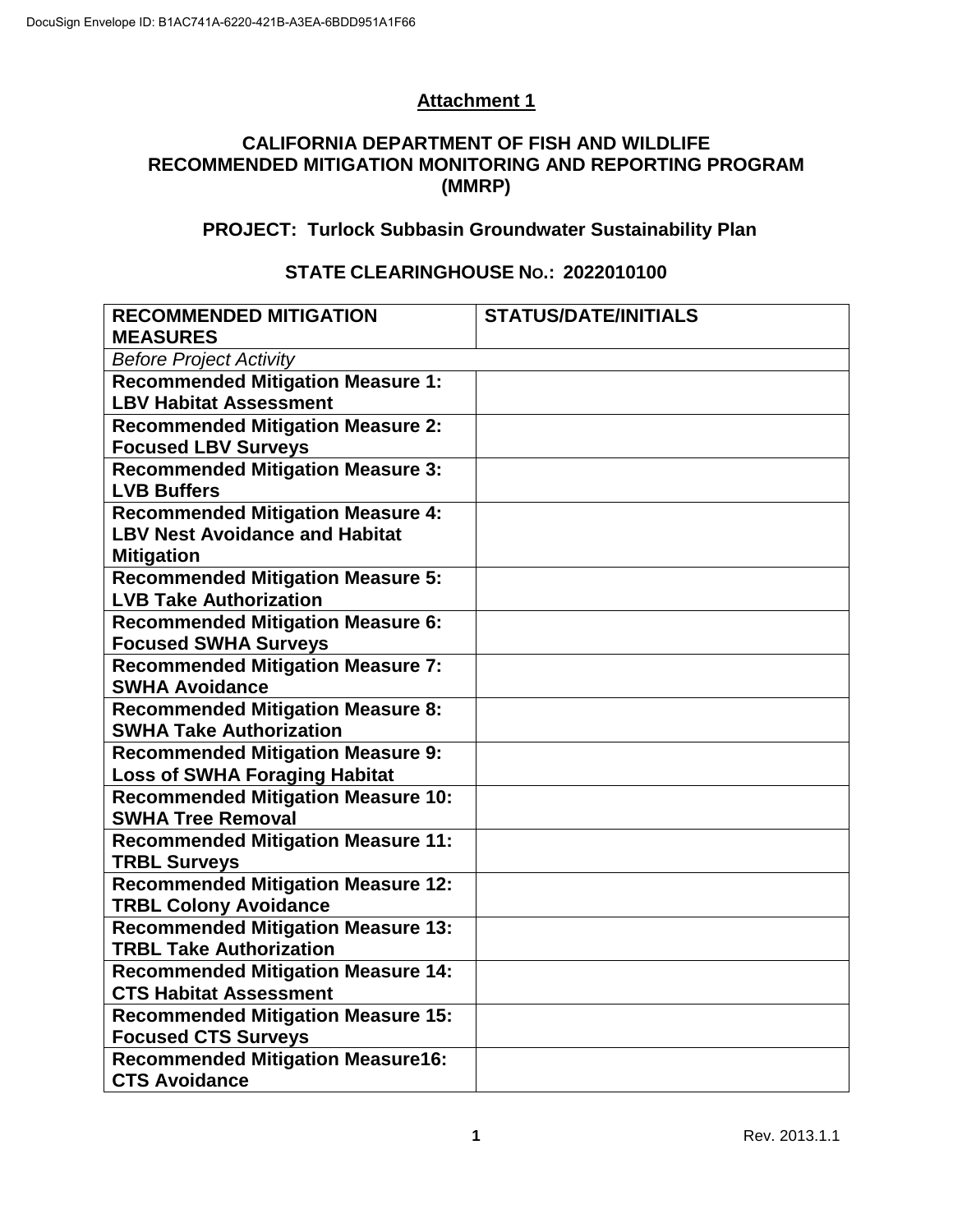| <b>RECOMMENDED MITIGATION</b><br><b>MEASURES</b>                                                        | <b>STATUS/DATE/INITIALS</b> |
|---------------------------------------------------------------------------------------------------------|-----------------------------|
| <b>Recommended Mitigation Measure 17:</b><br><b>CTS Take Authorization</b>                              |                             |
| <b>Recommended Mitigation Measure 18:</b><br><b>Special-Status Plant Surveys</b>                        |                             |
| <b>Recommended Mitigation Measure 19:</b><br><b>Special-Status Plant Avoidance</b>                      |                             |
| <b>Recommended Mitigation Measure 20:</b><br><b>Listed Plant Species Take Authorization</b>             |                             |
| <b>Recommended Mitigation Measure 21:</b><br><b>BUOW Habitat Assessment</b>                             |                             |
| <b>Recommended Mitigation Measure 22:</b><br><b>BUOW Surveys</b>                                        |                             |
| <b>Recommended Mitigation Measure 23:</b><br><b>BUOW Avoidance</b>                                      |                             |
| <b>Recommended Mitigation Measure 24:</b><br><b>BUOW Eviction and Mitigation</b>                        |                             |
| <b>Recommended Mitigation Measure 25:</b><br><b>Bat Roost Habitat Assessment</b>                        |                             |
| <b>Recommended Mitigation Measure 26:</b><br><b>Bat Surveys</b>                                         |                             |
| <b>Recommended Mitigation Measure 27:</b><br><b>Bat Roost disturbance Minimization</b><br>and Avoidance |                             |
| <b>Recommended Mitigation Measure 28:</b><br><b>WPT Surveys</b>                                         |                             |
| <b>Recommended Mitigation Measure 29:</b><br><b>WPT Avoidance and Minimization</b>                      |                             |
| <b>Recommended Mitigation Measure 30:</b><br>CBB, MBB, and OBB Surveys and<br><b>Avoidance</b>          |                             |
| <b>Recommended Mitigation Measure 31:</b><br><b>Habitat Assessment - - American</b>                     |                             |
| badger, Merced kangaroo rat, and<br>western spadefoot.                                                  |                             |
| <b>Recommended Mitigation Measure 32:</b><br><b>Surveys - American badger, Merced</b>                   |                             |
| kangaroo rat, and western spadefoot.<br><b>Recommended Mitigation Measure 33:</b>                       |                             |
| Avoidance - American badger, Merced<br>kangaroo rat, and western spadefoot.                             |                             |
| <b>Recommended Mitigation Measure 34:</b><br><b>Stream and Wetland Mapping</b>                          |                             |
| <b>Recommended Mitigation Measure 35:</b><br><b>Stream and Wetland Habitat Mitigation</b>               |                             |